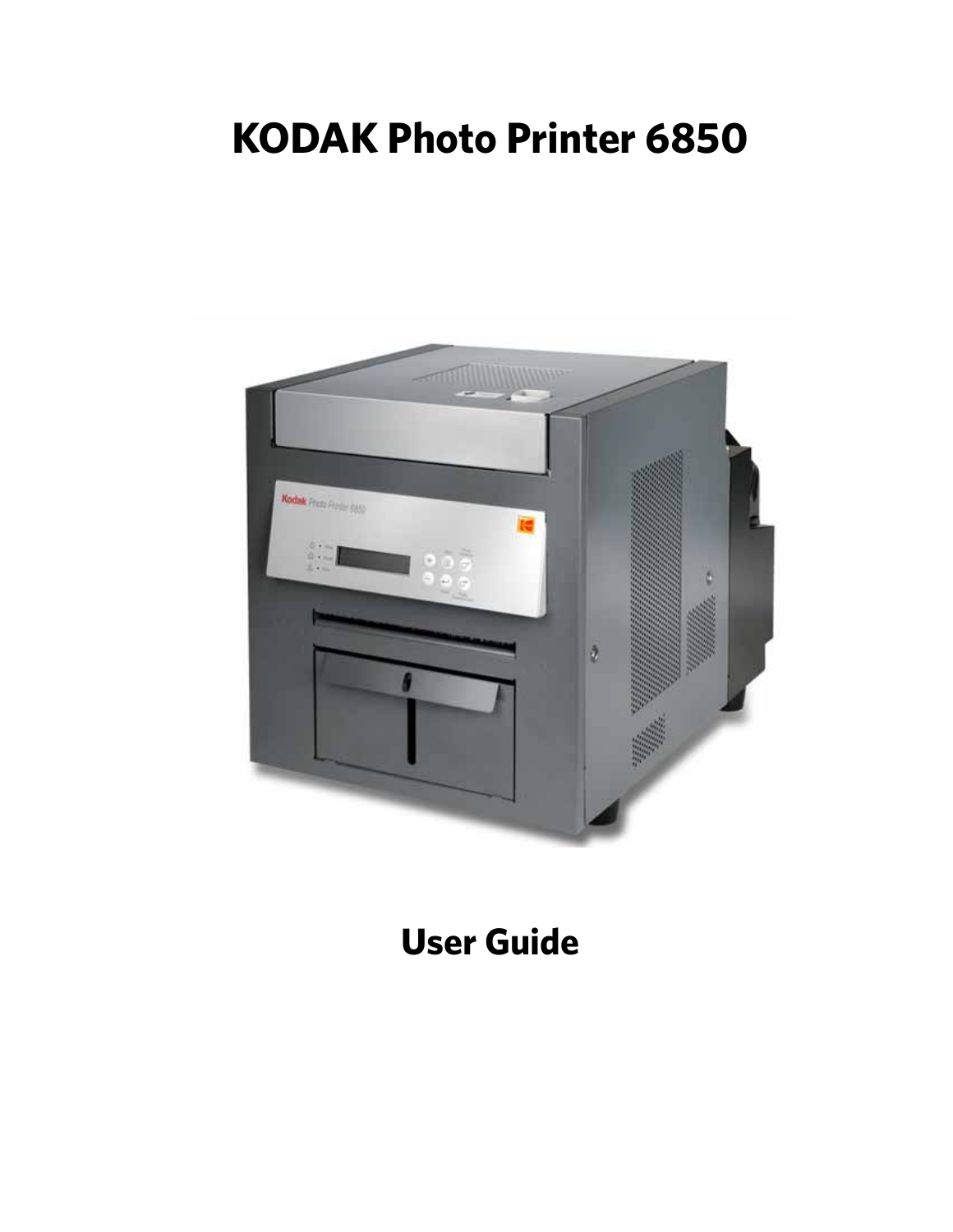

٠

Eastman Kodak Company 343 State Street Rochester, New York 14650

© Eastman Kodak Company, 2011 Kodak is a trademark of Eastman Kodak Company. ENERGY STAR is a U.S. registered trademark. Part Number 4J7961\_US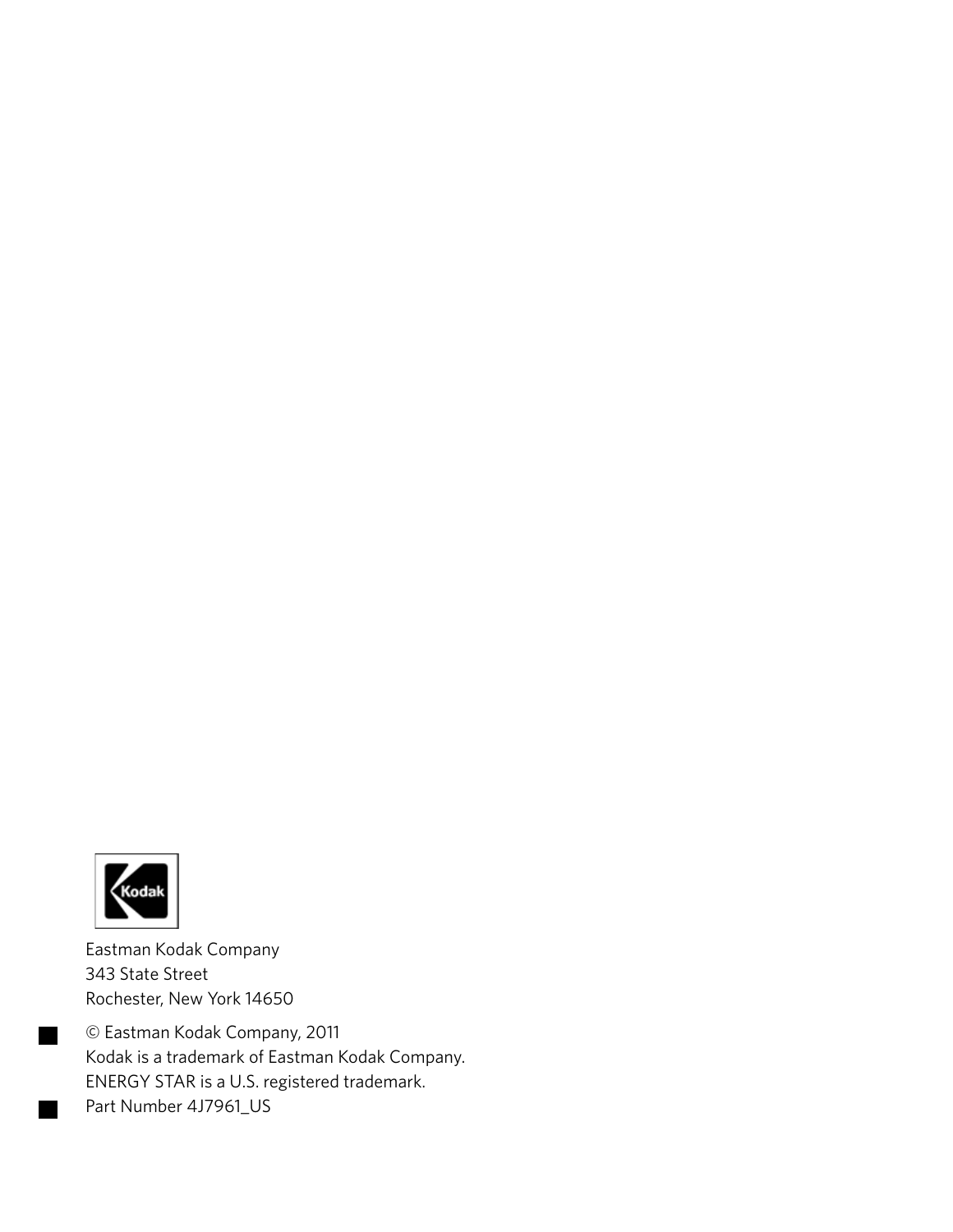# **Safety and Regulatory Information**

## **Important Safety Information**

### **A** CAUTION:

**Use of controls or adjustments, or performance of procedures other than those specified in this manual may result in injury and/or damage to the printer.**

- The power outlet should be easily accessible and installed near the printer.
- Position the power cable so that it cannot be pulled on or tripped over.
- Never allow the power cable to contact hot surfaces.
- The power outlet must be grounded. An ungrounded outlet can cause fire, electric shock, or harmful interference to nearby electrical devices.
- Use only the power cable provided with the printer.
- Do not operate the printer with a damaged power cable.
- Always unplug the power cable from the printer before cleaning or when the printer is not in use.
- If the printer has been dropped or damaged, be sure a qualified service person examines the printer before you use it.
- Do not block the filter openings on the printer cabinet.
- Do not expose the printer to moisture or water.
- Do not allow any foreign objects or liquids to fall or spill inside the printer. Fire or electric shock could result.
- The thermal head becomes extremely hot during normal operation. Do not touch it.
- Alcohol pads are used to clean the thermal head and other internal printer components. In the United States for health, safety, and environment information, call 585-722-5151. Customers outside the U.S. can contact their local KODAK Service Representative.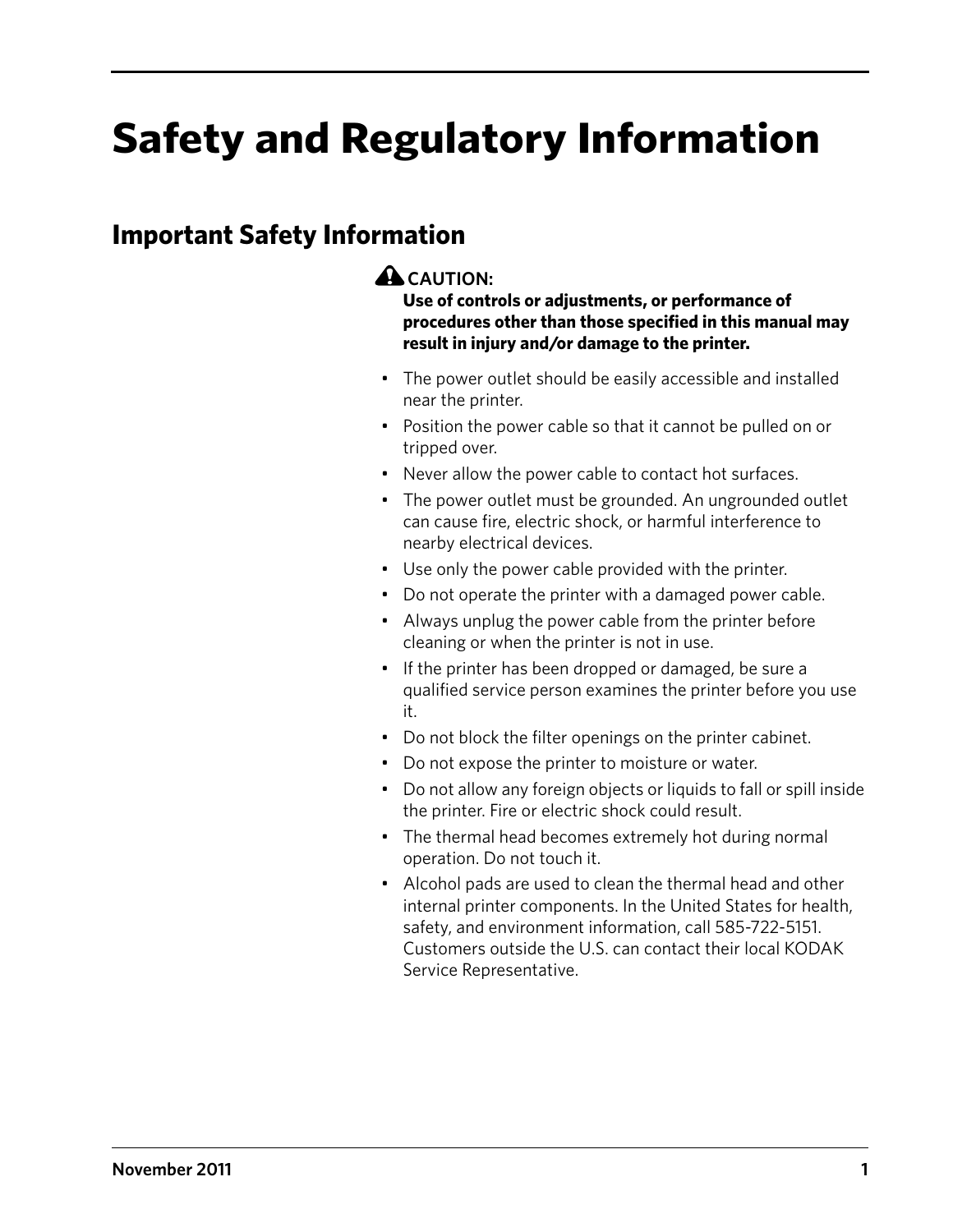## **Safety Labels**

Please observe the important safety warnings that are posted on the printer.



There are sharp cutter blades inside the printer. Do not insert hands or objects.

This label is posted behind the trim tray.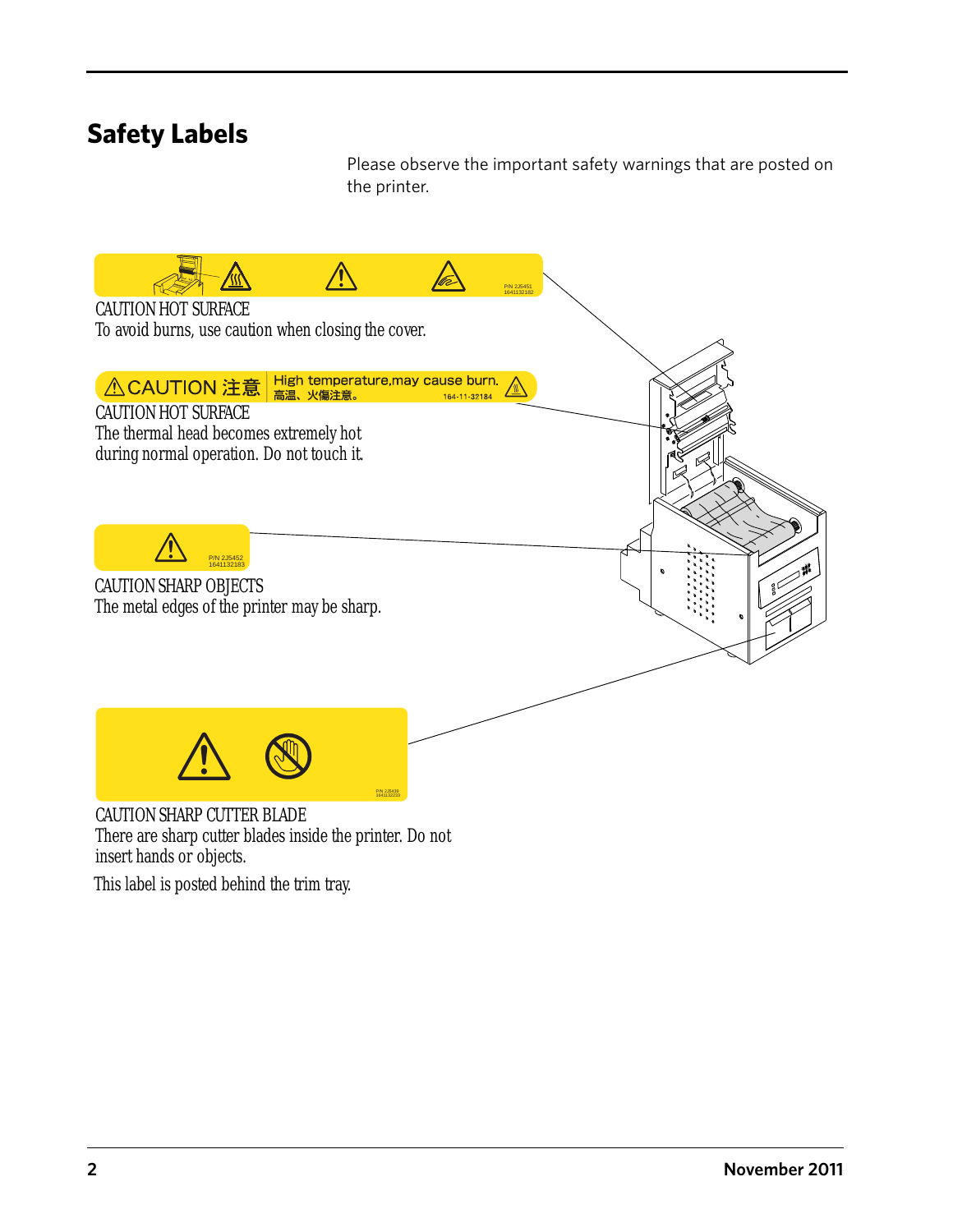## **Regulatory and Safety Compliance**

#### **Safety**

Complies with UL 60950-1:2006 Third Edition—CAN/CSA C22.2 No. 60950-1-03 EN 60950-1:2006+A11:2009 IEC 60950-1:2005 2nd Edition Tested for Norwegian IT Power systems 240V phase to phase

### **Electromagnetic Compatibility (EMC)**

NOTE: This equipment has been tested and found to comply with the limits for a Class A digital device, pursuant to part 15 of the FCC rules. These limits are designed to provide reasonable protection against interference when the equipment is operated in a commercial environment. This equipment generates, uses, and can radiate radio frequency energy and, if not installed and used in accordance with the instruction manual, may cause interference to radio communications. Operation of this equipment in a residential area is likely to cause interference in which case the user will be required to correct the interference at his or her own expense.

Requirements of the EMC directive 89/336/EEC were met through compliance with the following:

- EN 55022: 94 (class A) with Amendments A1:95 and A2:97
- EN 55024: 98 ITE Immunity includes the following:
	- EN 61000-4-2 ESD
	- EN 61000-4-3 Radiated RF immunity
	- EN 61000-4-4 EFT
	- EN 61000-4-5 Surge
	- EN 61000-4-6 Conducted RF immunity
	- EN 61000-4-11 Voltage dips and interruptions
- EN 61000-3-2 Harmonics
- EN 61000-3-3 Flicker

#### **A** CAUTION:

#### **This is a class A product. In a domestic environment this product may cause radio interference in which case the user may be required to take adequate measures.**

"Changes or modifications not expressly approved by the party responsible for compliance could void the user's authority to operate the equipment."

This is a Class A product based on the standard of the Voluntary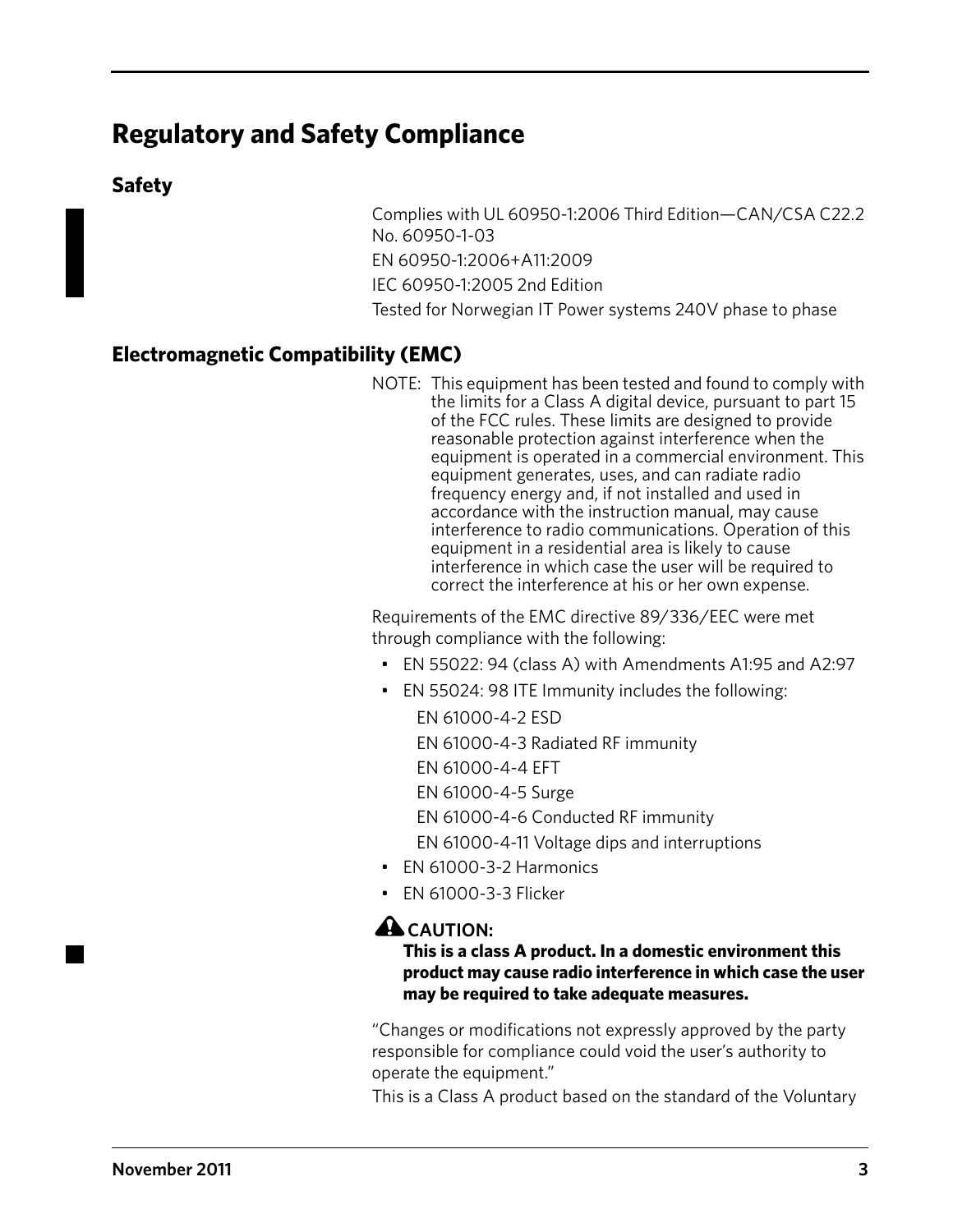Control Council for Interference from Information Technology Equipment (VCCI). If this is used near a radio or television receiver in a domestic environment, it may cause radio interference. Install and use the equipment according to the instruction manual.

この装置は、情報処理装置等電波障害自主規制協議会(VCCI)の基準に基づくクラスA情報技術装置です。この装置を家庭環境で使用すると電波<br>障害を引き起こすことがあります。この場合には使用者が適切な対策を講ず<br>るよう要求されることがあります。

警告使用者: 這是甲類的資訊產品,在居住的環境中使用 時,可能會造成射頻干擾,在這種情況下, 使用者會被要求採取某些適當的對策。

#### **Noise Emission**

The operator-position noise emission value is less than 70  $dB(A)$ <sup>\*</sup>

\* Average value specified in accordance to JIS Z8731

#### **Disposal**

[This product contains a small amount of lead in the solder on the](http://www.eiae.org)  circuit boards. Disposal of this material may be regulated due to environmental considerations. For disposal or recycling information, please contact your local authorities. In the USA, contact the Electronics Industry Alliance at www.eiae.org.



In the European Union, this symbol indicates that when the last user wishes to discard this product, [it must be sent to appropriate facilities for recovery](http://www.kodak.com/go/recycle)  and recycling. Contact your local KODAK Representative or refer to www.kodak.com/go/recycle for additional information on the collection and recovery programs available for this product.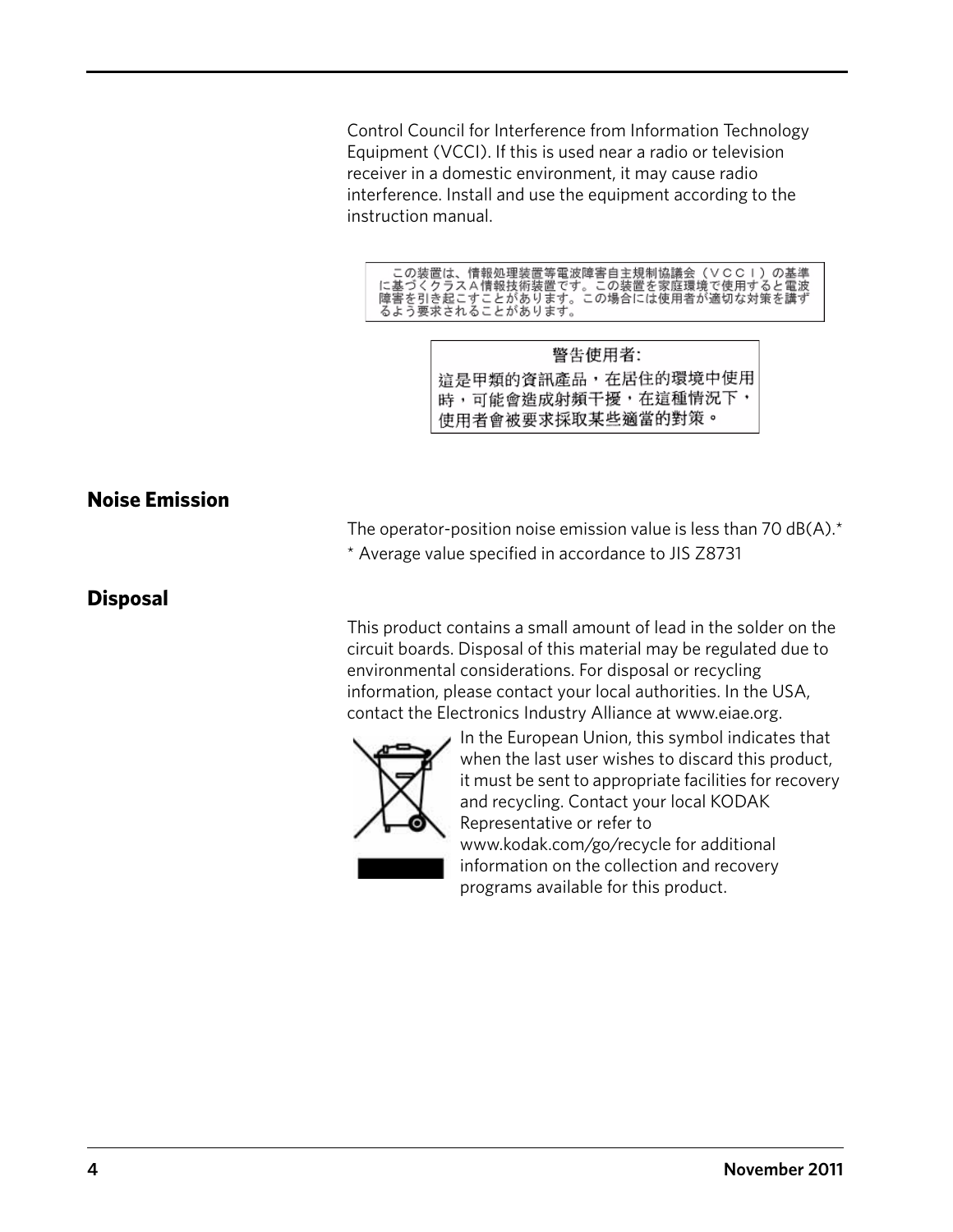

6. Trim tray

1. Filter openings 2. Cover release 3. Upper cover 4. Operator panel



- 7. USB connector
- 8. Paper door
- 9. Data plate (location may vary)
- 10. Serial number/Bar code label (location may vary)
- 11. Power connector
- 12. Power switch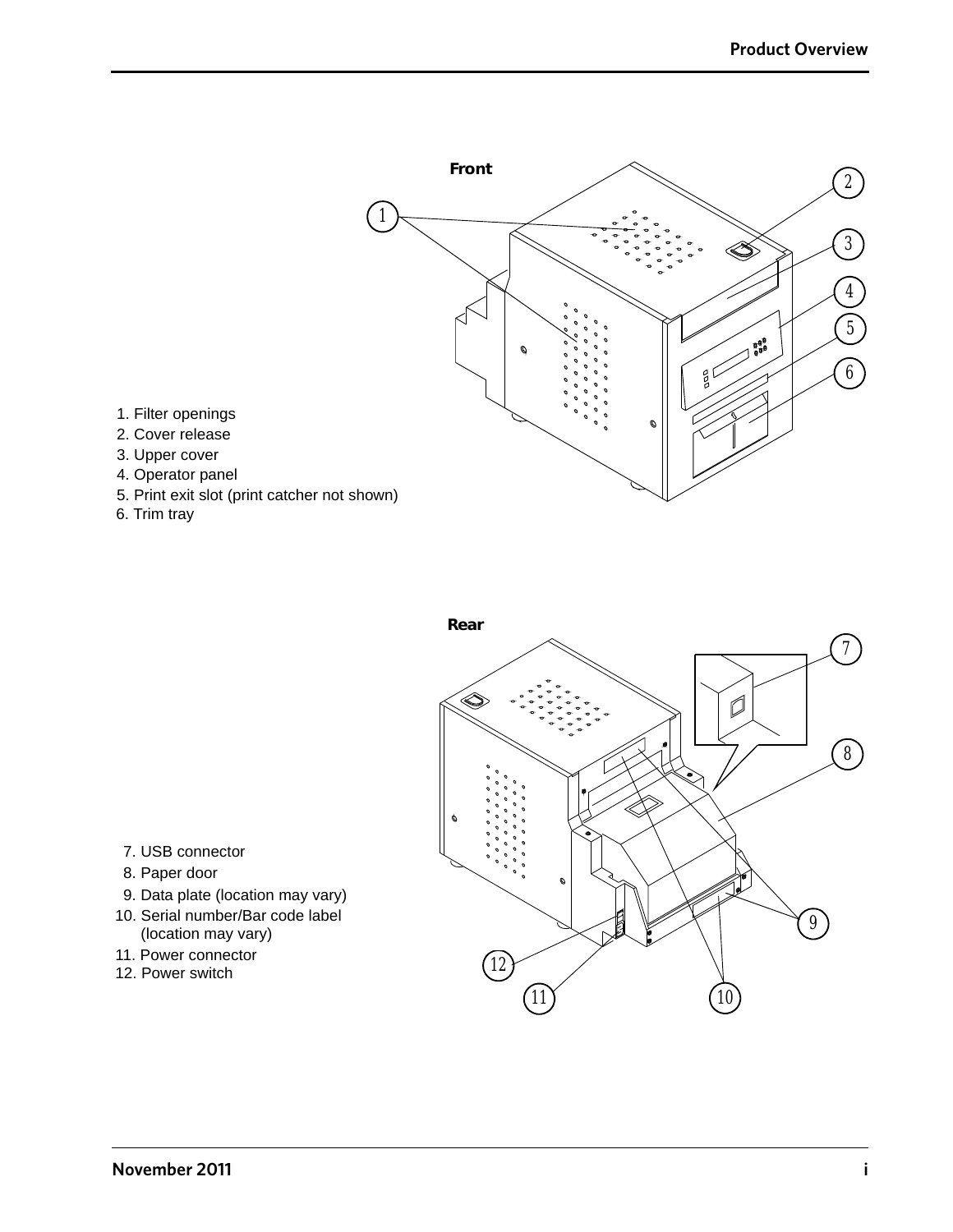

**Internal View with Ribbon Installed**

# 4 5  $\overline{\mathbb{Z}}$ 3. Cleaning roller, rear 4. Platen roller 5. Cleaning roller, front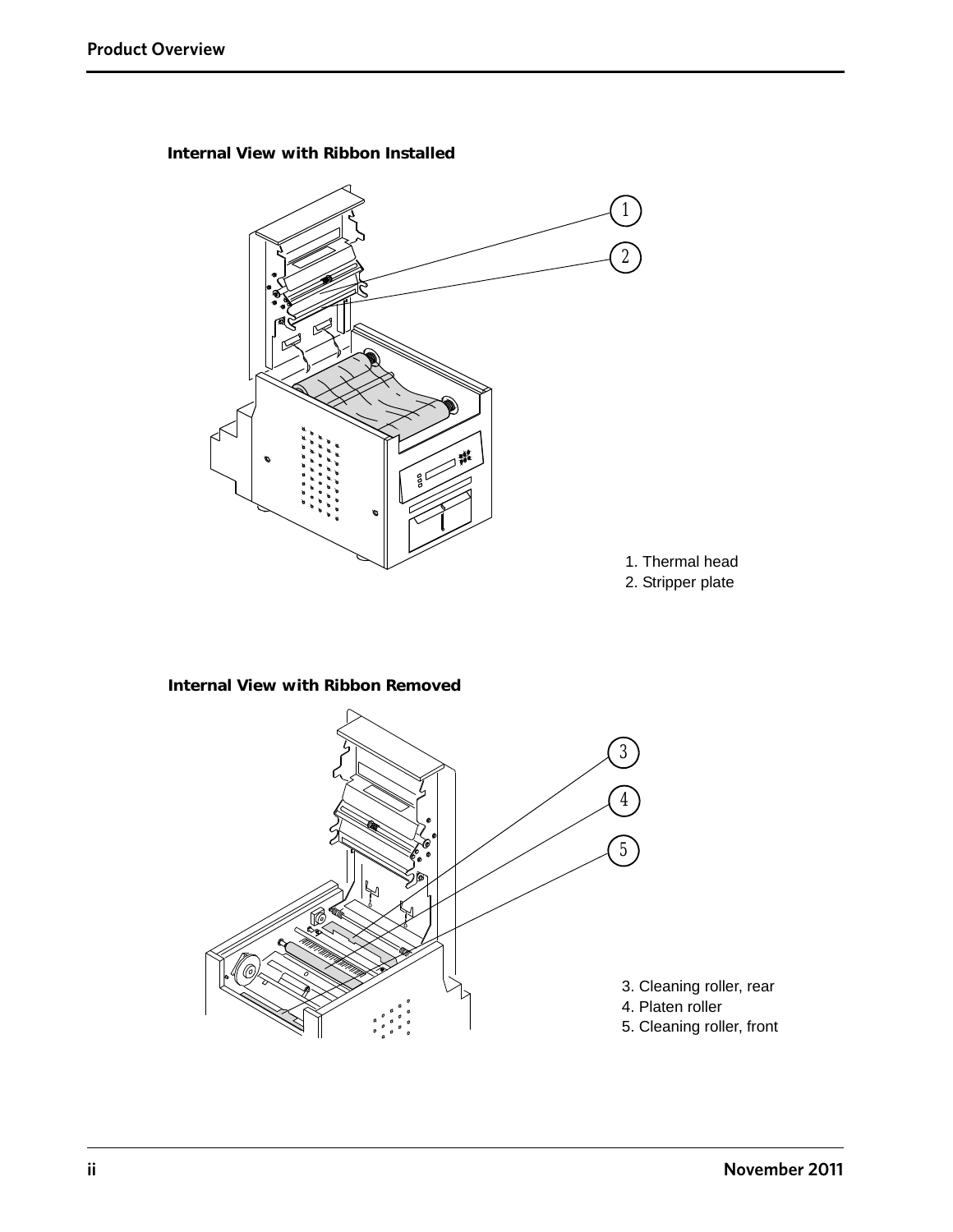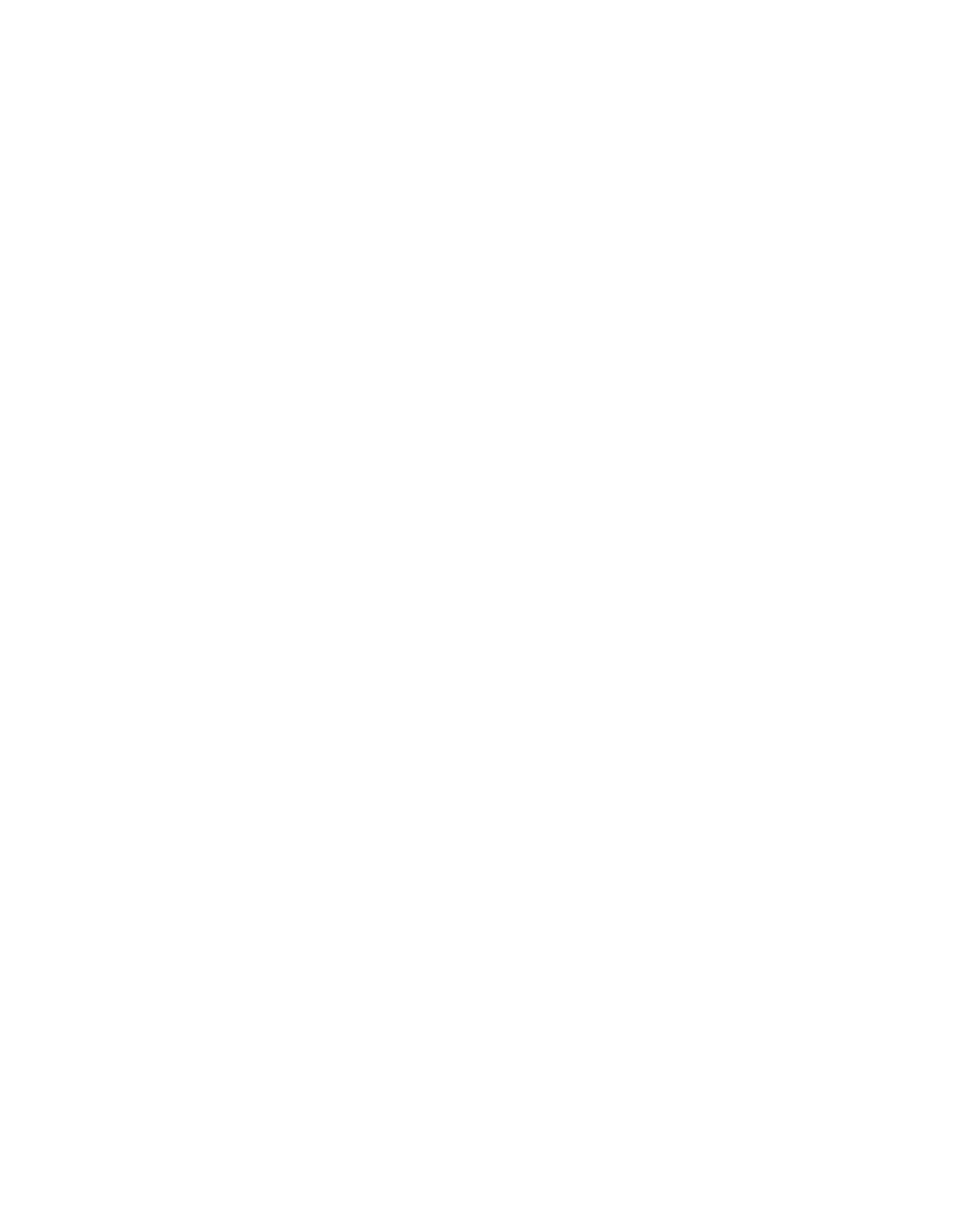# **Table of Contents**

|  | 1 Setting Up the Printer |  |  |  |
|--|--------------------------|--|--|--|
|--|--------------------------|--|--|--|

| 2 Installing the Printer Driver Software |  |
|------------------------------------------|--|
|                                          |  |
|                                          |  |
|                                          |  |
|                                          |  |
| 3 Calibrating the Printer                |  |
|                                          |  |
| 4 Operating the Printer                  |  |
|                                          |  |
|                                          |  |
|                                          |  |
|                                          |  |
|                                          |  |
| 5 Maintaining the Printer                |  |
|                                          |  |
|                                          |  |
|                                          |  |
|                                          |  |
|                                          |  |
| 6 Troubleshooting                        |  |
|                                          |  |
|                                          |  |
|                                          |  |
|                                          |  |
|                                          |  |
|                                          |  |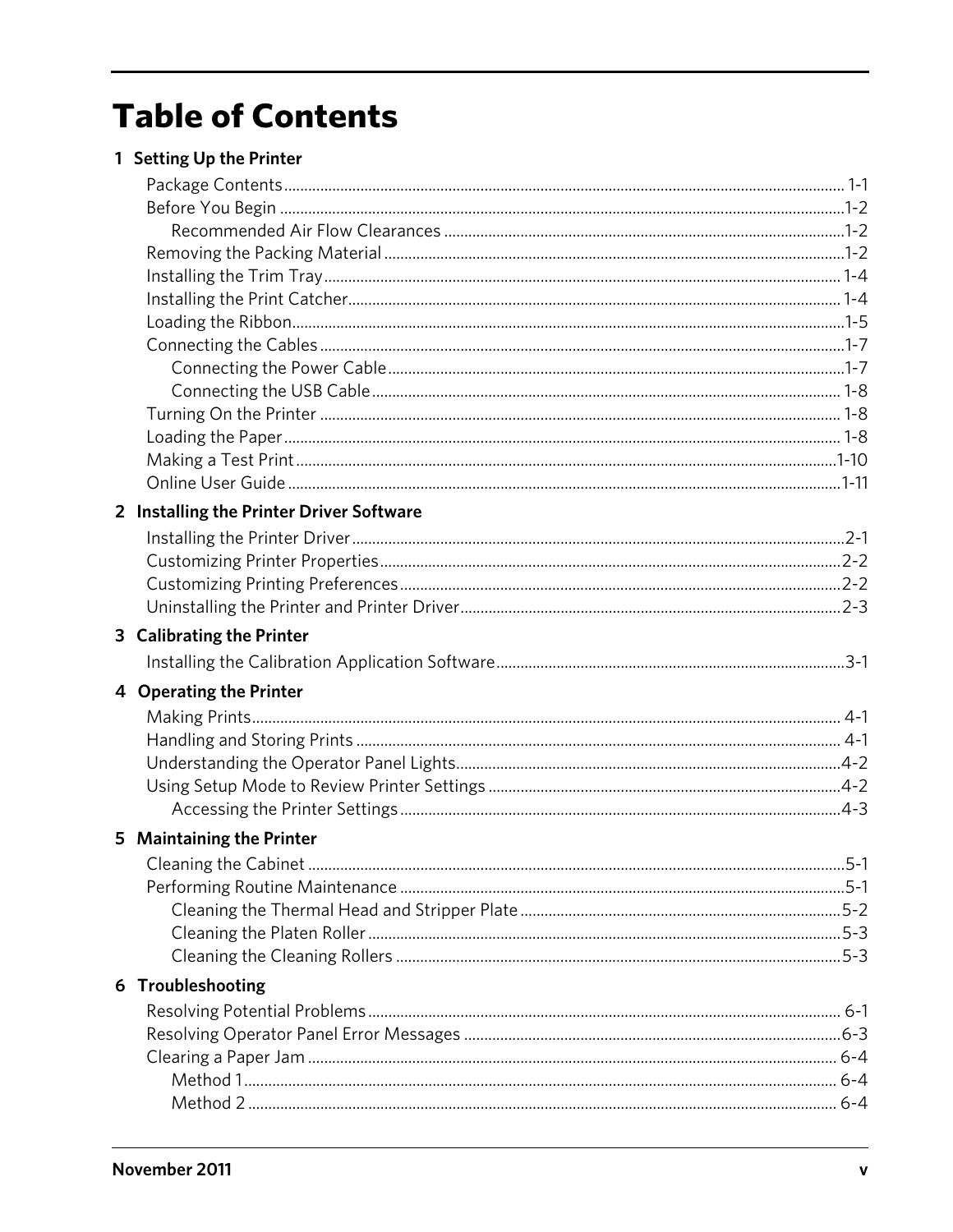| Appendix A: Important Printer Information |  |
|-------------------------------------------|--|
|                                           |  |
|                                           |  |
|                                           |  |
|                                           |  |
|                                           |  |
|                                           |  |
|                                           |  |
|                                           |  |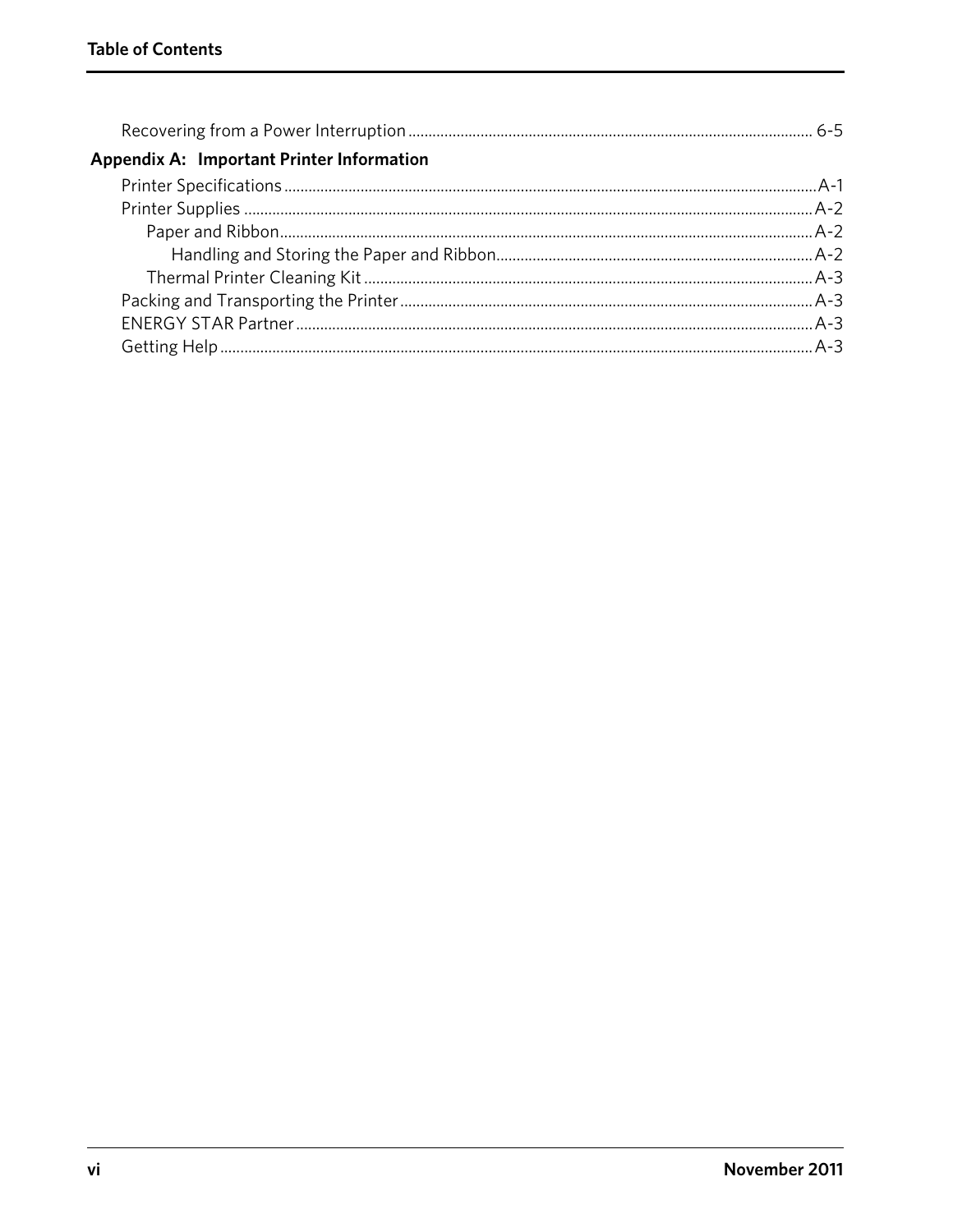# <span id="page-12-0"></span>**1 Setting Up the Printer**

## <span id="page-12-1"></span>**Package Contents**

The KODAK Photo Printer 6850 is packaged with the following items:





- 1. Printer
- 2. KODAK Thermal Printer Cleaning Kit
- 3. Trim Tray (not installed)
- 4. Print Catcher (not installed)
- 5. (4) 6850 Power Cable (1 US, 1 Europe, 1 Australia, 1 China)
- 6. USB Cable
- 7. (2) Paper Flange
- 8. User Guide and software CD, not pictured (in some countries, the User Guide is provided on the CD, not in printed form)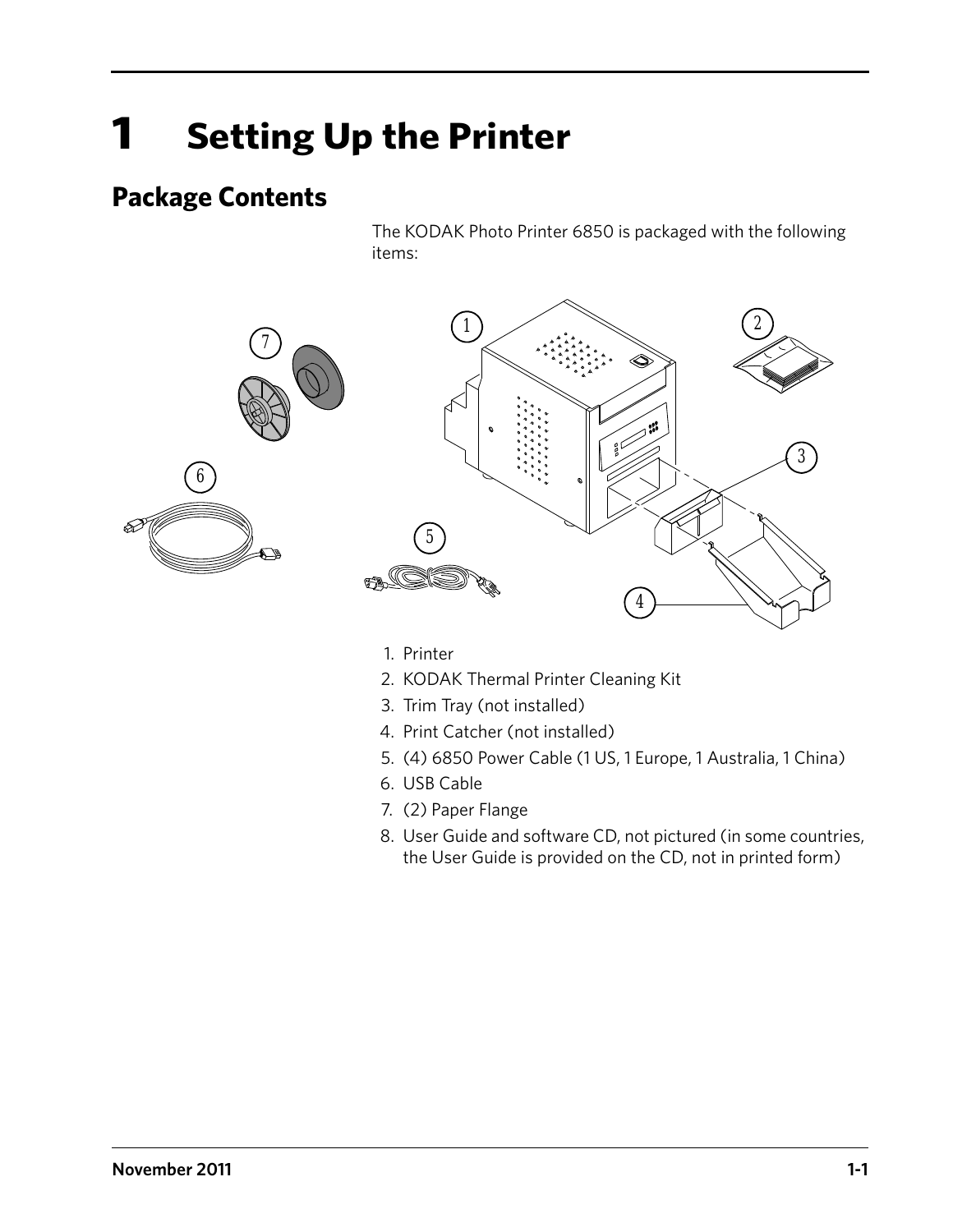## <span id="page-13-0"></span>**Before You Begin**

IMPORTANT: *Your KODAK Photo Printer comes with several power cables. Be sure to select the correct power cable required for your country.*

Have the following items available before you begin your printer setup:

- KODAK Photo Print Kit 6800/4R or KODAK Photo Print Kit 6800/6R which contains the correct paper and ribbon for the best print quality and print life from your printer. See Appendix A for details on the Photo Print Kit (sold separately).
- USB cable (included).
- IMPORTANT: *The printer weighs 56 lb (25 kg) and is heavier at the front than at the back. Use caution when lifting or moving the printer.*

#### <span id="page-13-1"></span>**Recommended Air Flow Clearances**

If you plan to set up the printer in a restricted space, such as in a cabinet, refer to the following illustration for the recommended air flow clearances for this type of setup.



## <span id="page-13-2"></span>**Removing the Packing Material**

The printer is packaged with protective inserts that prevent damage during shipping. Remove these inserts before using the printer. Keep the carton and packing inserts; reinstall them when repacking and transporting the printer.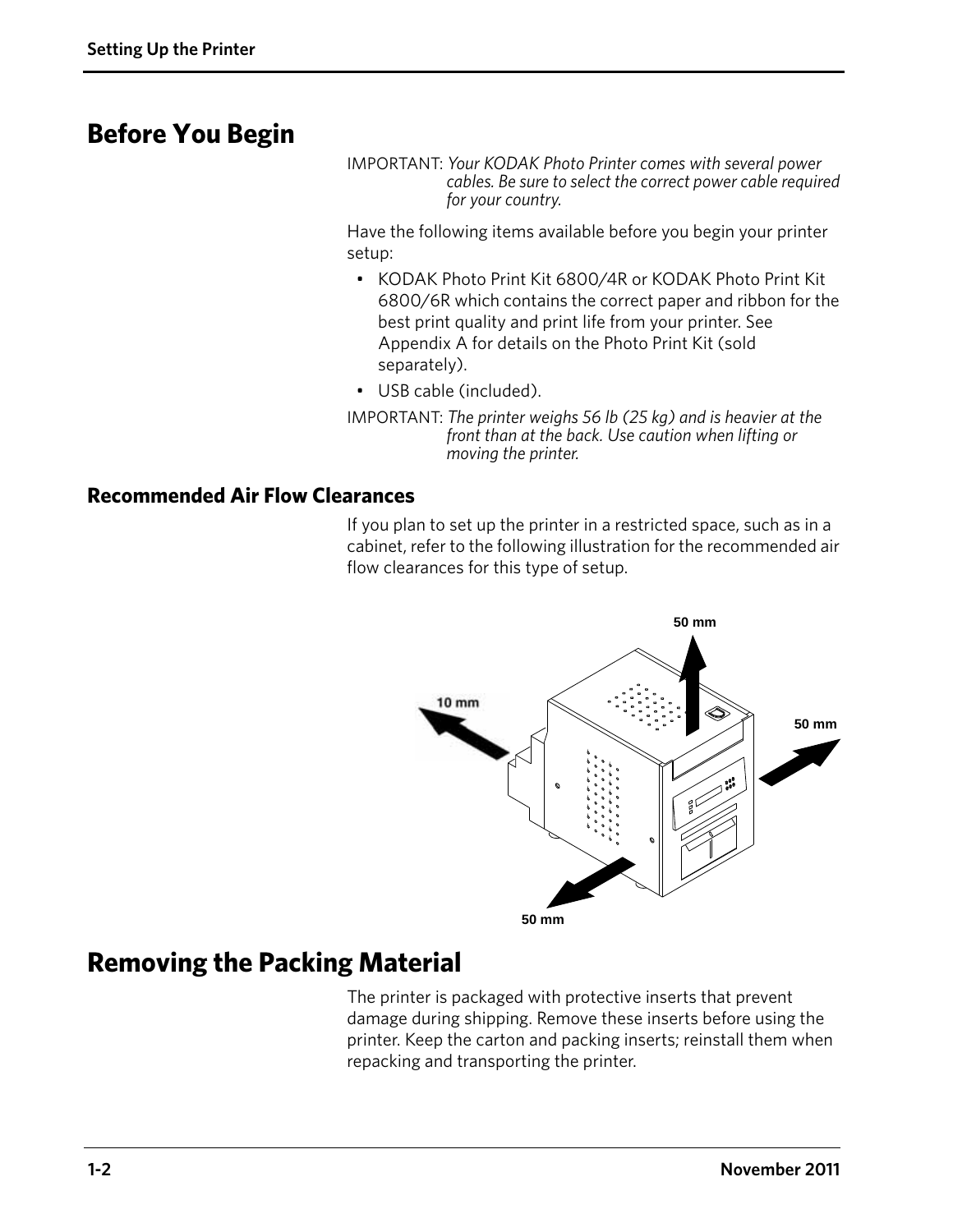1. Remove the tape from the upper cover.

2. Slide the cover release toward you, then open the upper cover carefully.

IMPORTANT: *Cover does not open beyond a 90° angle.*

3. Remove the packing material.

Tape



**90˚**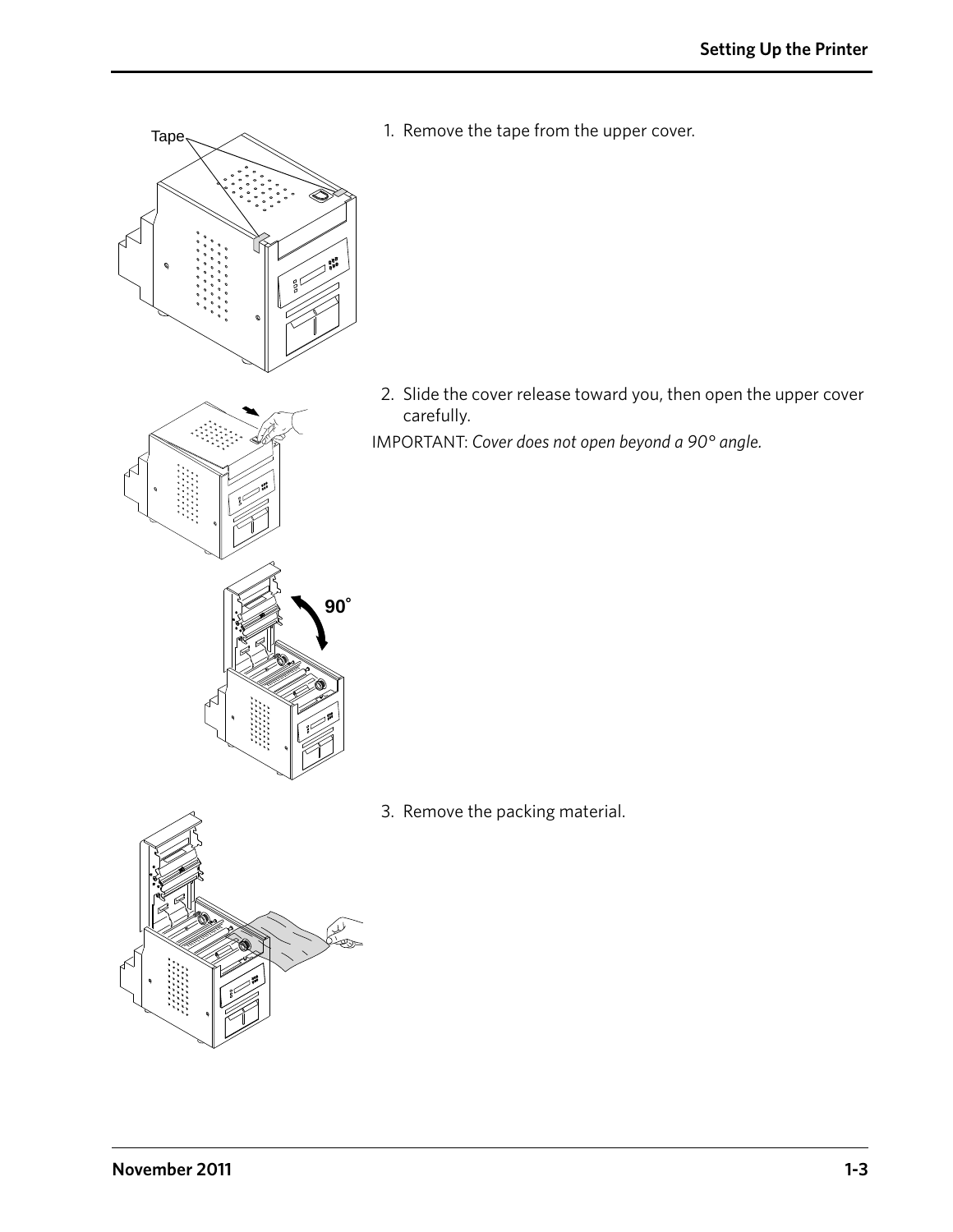## <span id="page-15-0"></span>**Installing the Trim Tray**



The trim tray collects paper trimmings that are generated when the printer cuts the prints.

• Slide the trim tray into the printer as shown.

#### **ALCAUTION:**

**There are sharp cutter blades inside the printer. Do not insert hands or objects.**

IMPORTANT: *To keep your prints dust-free and to prevent paper jams, empty the trim tray each time you change the paper.*

# <span id="page-15-1"></span>**Installing the Print Catcher**

The print catcher collects the finished prints as they exit the printer.

• Attach the print catcher from the print exit slot as shown.

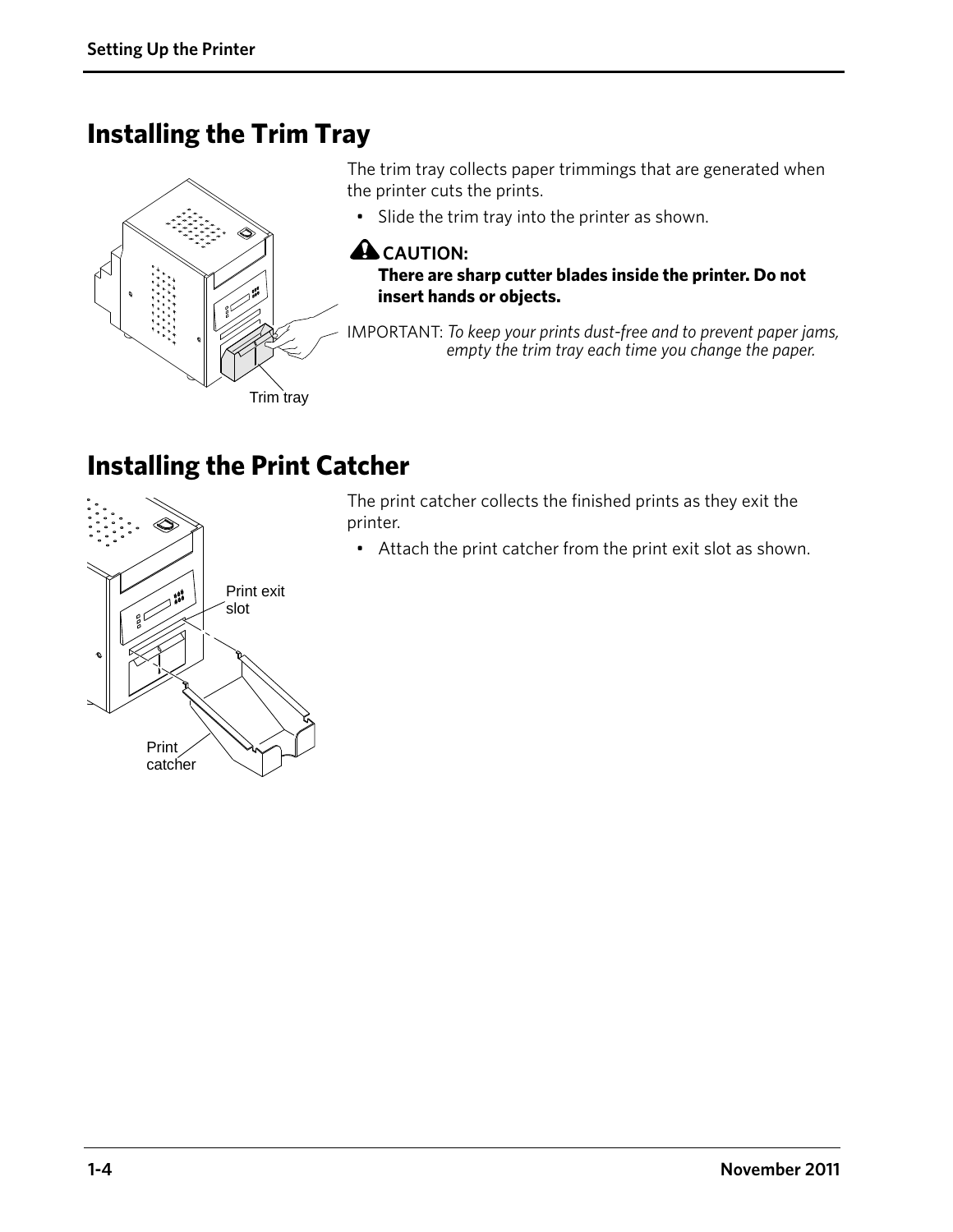## <span id="page-16-0"></span>**Loading the Ribbon**



Have a KODAK Photo Print Kit 6800/4R or KODAK Photo Print Kit 6800/6R available. These kits contain the correct size ribbon for your printer. See Appendix A for details on the Photo Print Kits (sold separately).

To load the ribbon into the printer:

1. Slide the cover release toward you, then open the upper cover carefully.

IMPORTANT: *Cover does not open beyond a 90° angle.*

### **A**CAUTION:

#### **The thermal head becomes extremely hot during normal operation. Do not touch it.**

- 2. If you are replacing a ribbon, remove the used ribbon from the printer.
- NOTE: Images remain on the ribbon after printing. If you need to maintain confidentiality, dispose of the used ribbon appropriately.



3. Insert your fingers into the holes in the plastic on the end of the ribbon. Remove the plastic cover from the ribbon. IMPORTANT: *Do not remove the wrapper from the ribbon at this time.*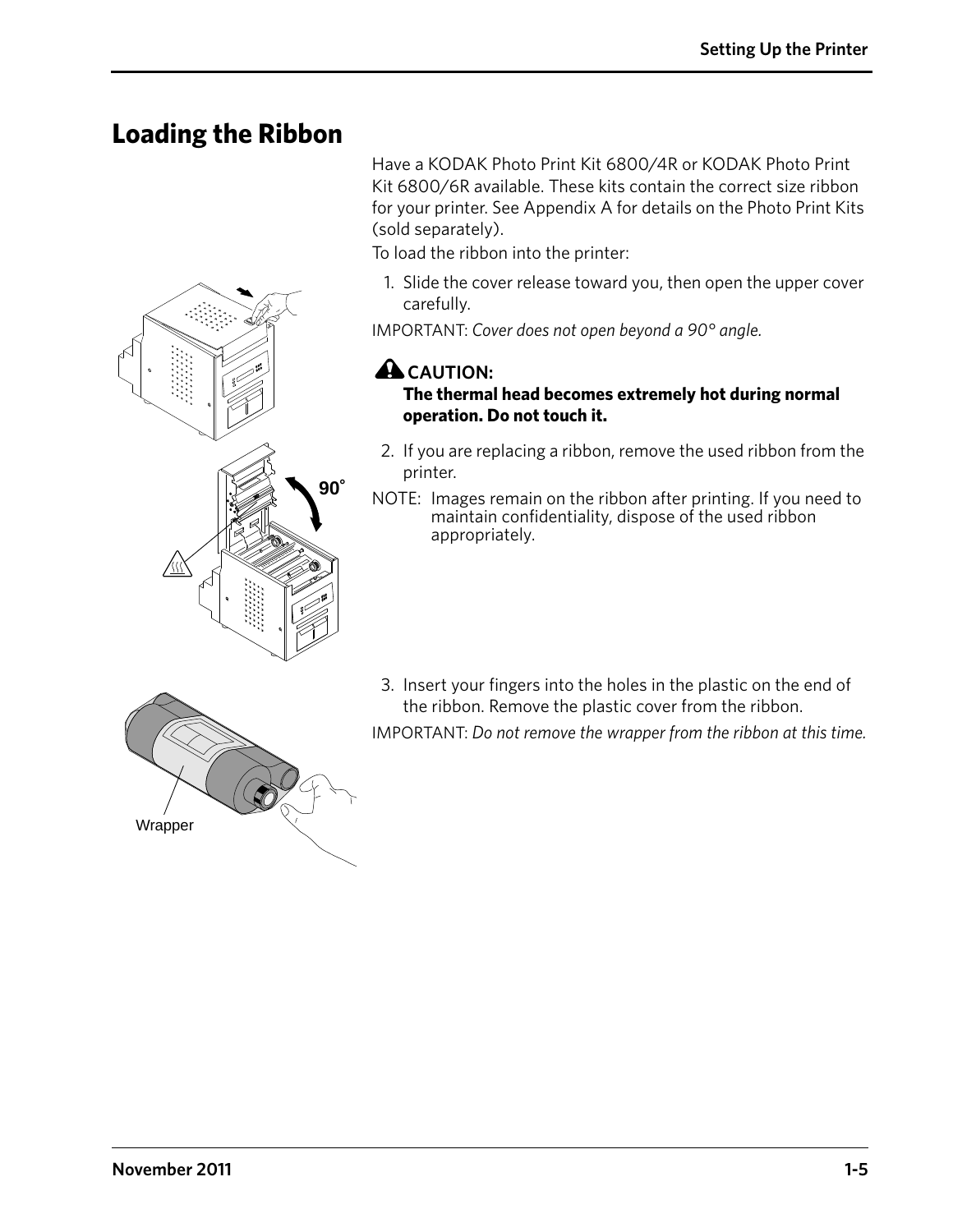

- 4. Push the bar code end of the supply spool into the spool holder on the right.
- 5. Place the left side of the supply spool into the spool holder on the left.
- 6. Rotate the thumb wheel until the lugs on the spool holder lock into the notches on the supply spool.

Thumb wheel



7. Remove the label and wrapper from the ribbon.





- 8. Push the right side of the take-up spool into the spool holder on the right.
- 9. Place the left side of the take-up spool into the spool holder on the left.
- 10. Adjust the take-up spool until the lugs on the spool holder lock into the notches on the take-up spool.
- 11. If there is any slack in the ribbon, remove it by turning the supply spool.
- IMPORTANT: *Slack in the ribbon can cause a paper jam when making prints.*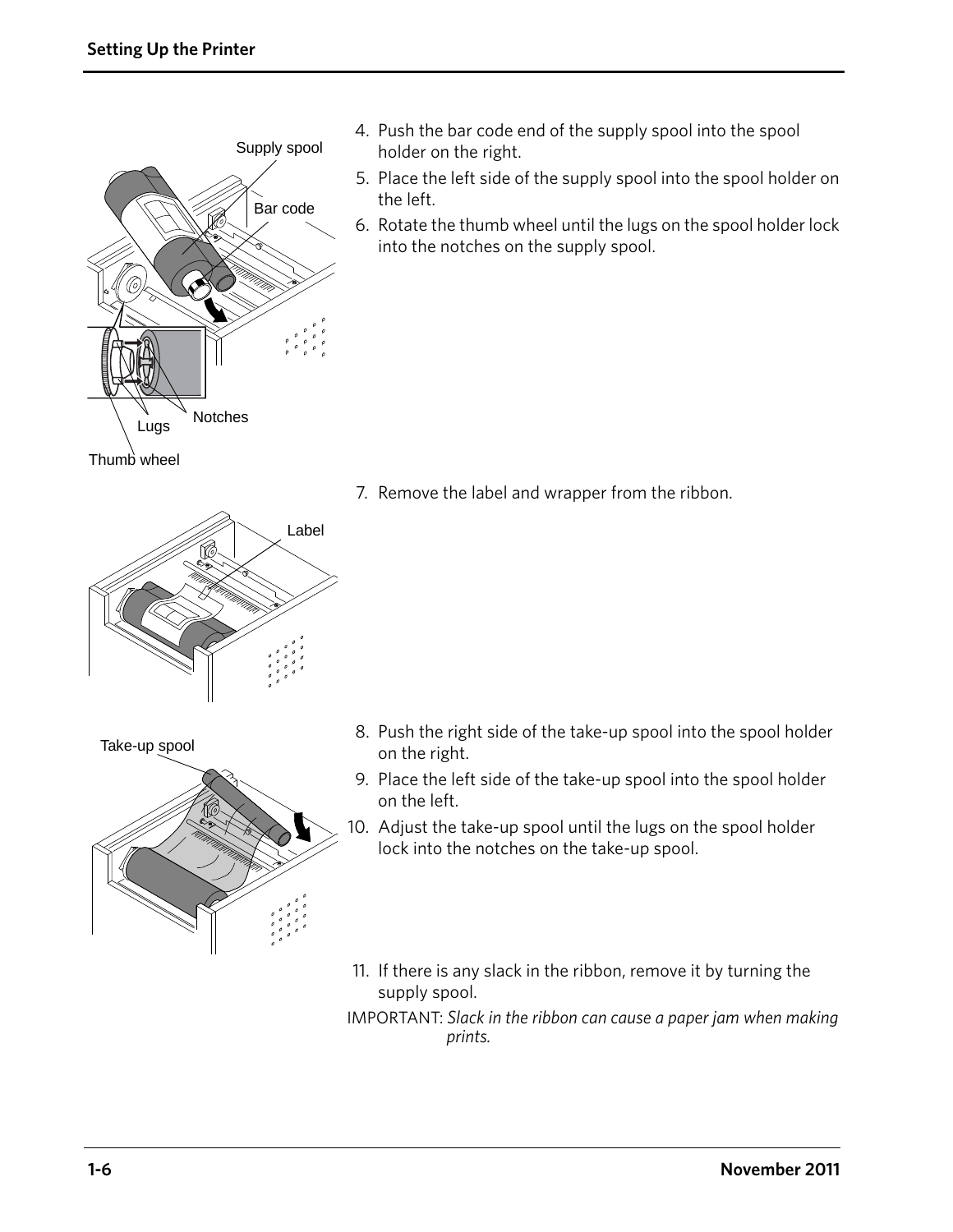

12. Close the upper cover by pressing on the center of the cover until it clicks in place.

# <span id="page-18-0"></span>**Connecting the Cables**

If you plan to install the printer driver software on your computer, you will need to install the software before you connect the cables. [See Chapter 2 , Installing the Printer Driver Software](#page-24-0).

IMPORTANT: *You must install the printer driver software before connecting the cables or your printer will not work.*

#### <span id="page-18-1"></span>**Connecting the Power Cable**

You may have received more than one power cable with your printer. Be sure to use the correct power cable required for your country.



#### **A** CAUTION:

**The power outlet must be grounded. An ungrounded outlet can cause fire, electric shock, or harmful interference to nearby electrical devices.**

2. Connect the power cable to the power connector on the back of the printer and to a grounded power outlet.

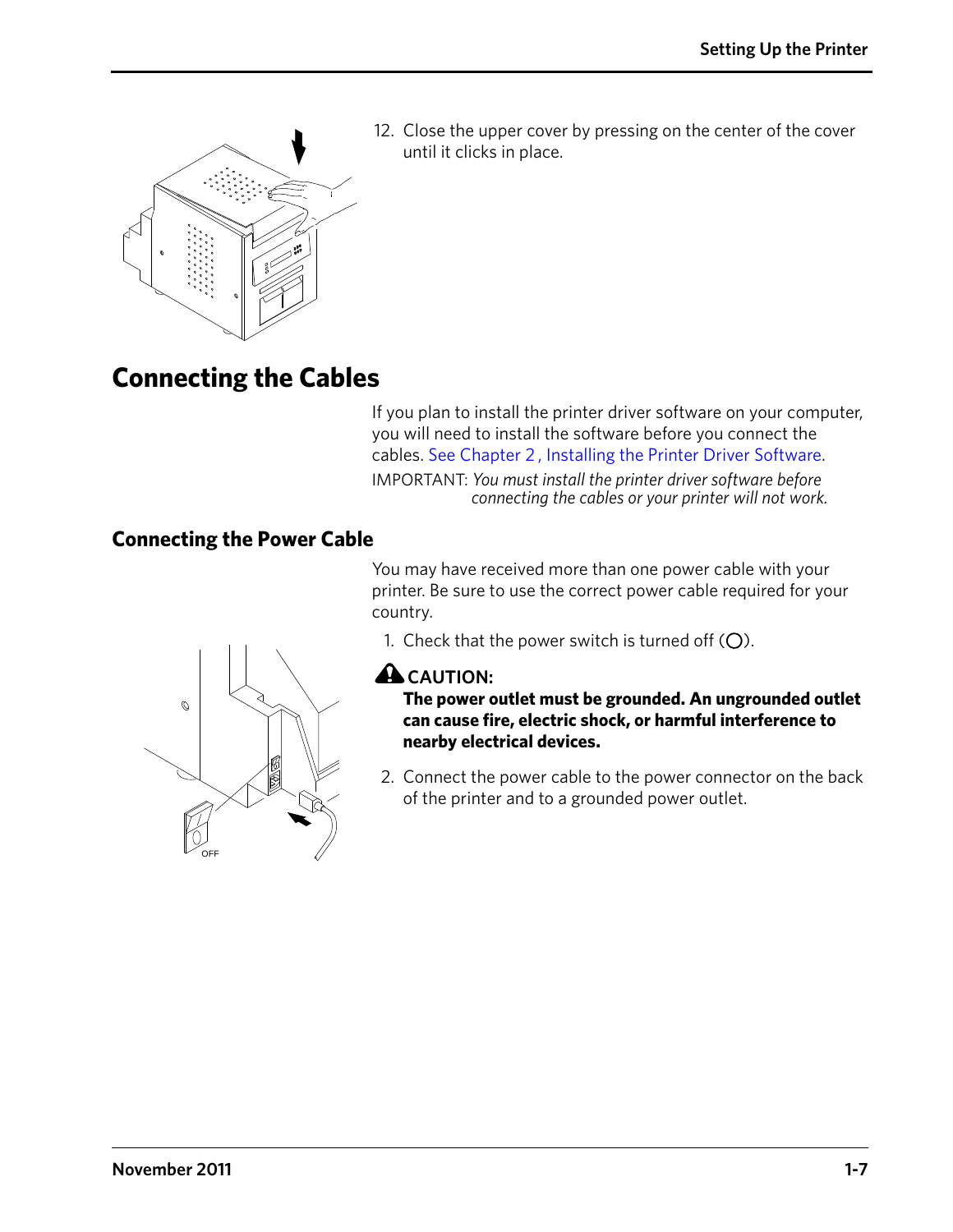### <span id="page-19-0"></span>**Connecting the USB Cable** Use the included USB cable.



- 1. Check that the power switch is turned off  $(O)$ .
- 2. Connect the USB cable to the USB connector on the back of the printer and to the USB connector on the computer.

# <span id="page-19-1"></span>**Turning On the Printer**



- 1. Press the power switch to on ( **|** ). *On the operator panel, the orange Power light and the green Ready light illuminate, and the Ready message appears when the printer is initialized.*
- 2. To turn off the printer, press the power switch to off  $(O)$ .

# <span id="page-19-2"></span>**Loading the Paper**

Have a KODAK Photo Print Kit 6800/4R or KODAK Photo Print Kit 6800/6R available. These kits contain the correct size paper for your printer. See Appendix A for details on the Photo Print Kits (sold separately).

IMPORTANT: *To keep your prints dust-free and to prevent paper jams, empty the trim tray each time you change the paper.*

To load the paper into the printer: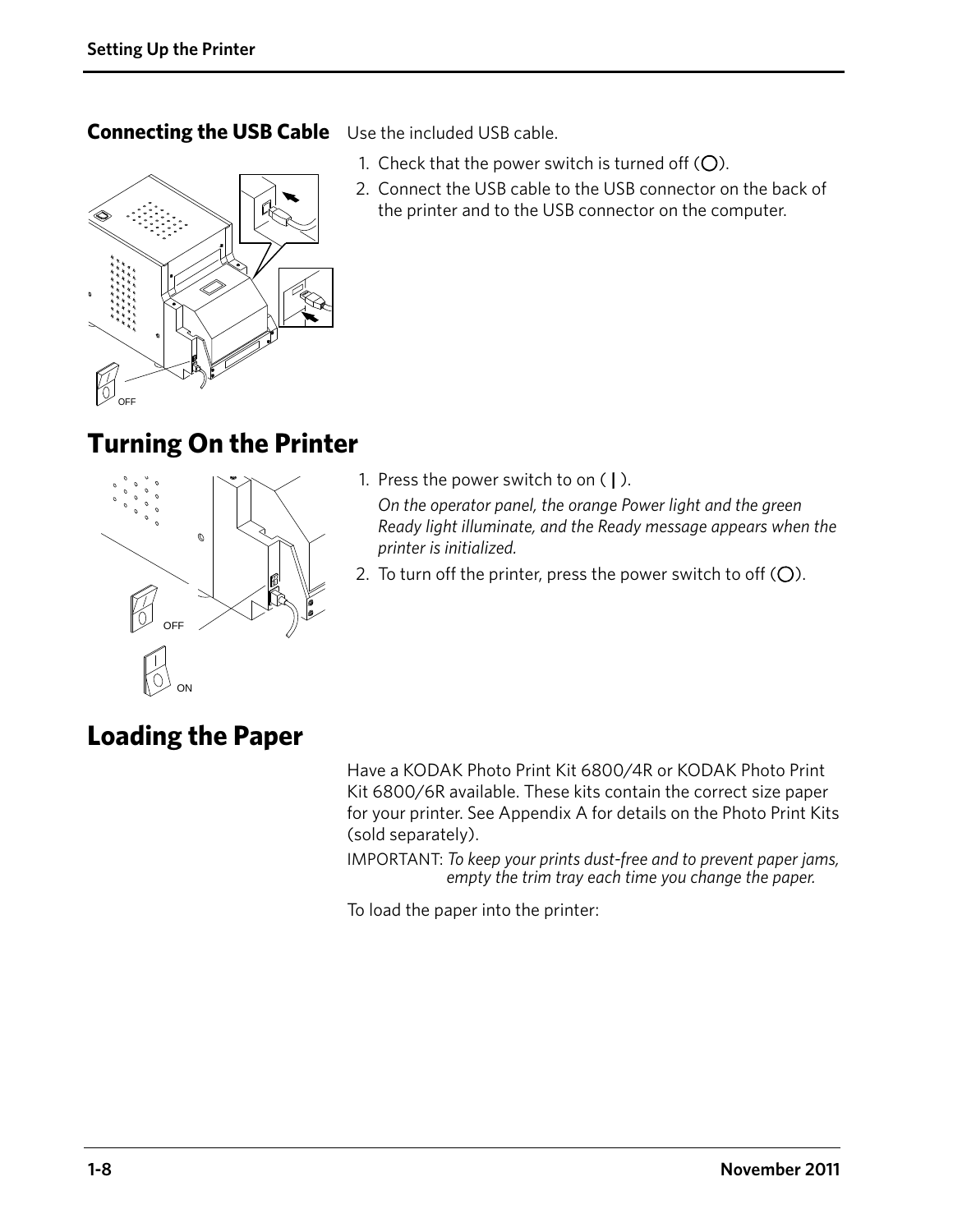

1. Remove the plastic cover from the new paper roll. IMPORTANT: *Do not remove the label from the paper roll until you have successfully loaded the paper into the printer.*

- Lugs Green paper flange<br>Notches Black paper flange
- 2. Attach the paper flanges to each end of the paper roll.
	- a. Line up the lugs on the green paper flange with the notches on the left side of the paper roll.
	- b. Place the green paper flange on the left side of the paper roll.
	- c. Place the black paper flange on the right side of the paper roll.
- NOTE: Be sure to match up the lugs on the green paper flange with the notches on the left side of the paper roll. If you do not attach the paper flange properly, the paper roll will not fit into the printer.
- 3. Open the paper door.

*The operator panel displays the Cover Open message.*

- 4. Set the paper roll into the printer according to the green and black arrows on the label.
- 5. Remove the label from the paper roll.



6. Align the edge of the paper with the alignment marks on the paper guide.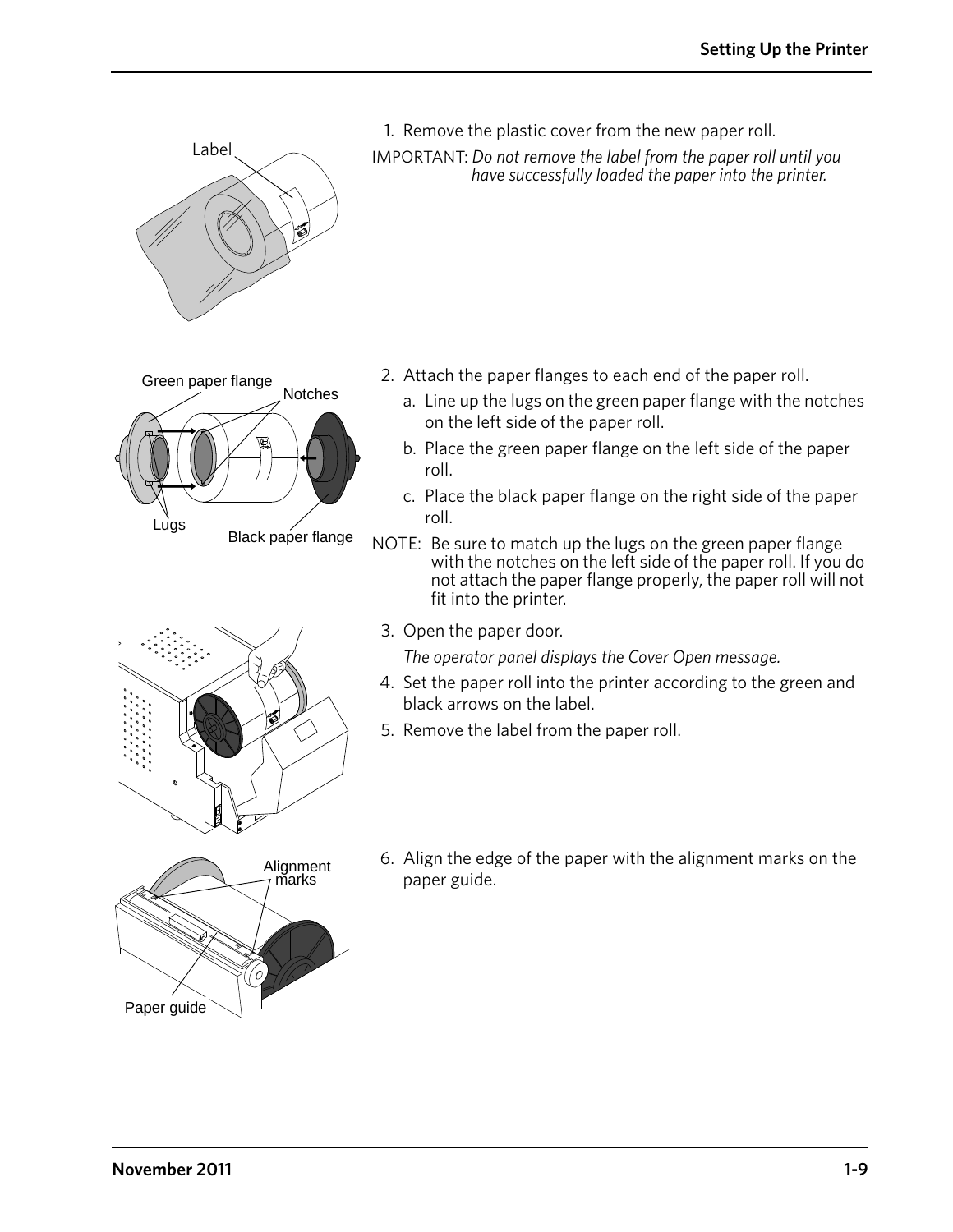

7. Insert the paper under the pinch roller.

IMPORTANT: *Do not advance the paper past the red line or you may cause the paper to jam.*

- 8. Advance the paper to the red line by turning the paper feeding knob.
- 9. Carefully close the paper door. *The operator panel displays the Paper Empty message.*

| Kodak Photo Printer 6850                              |                                                                           |
|-------------------------------------------------------|---------------------------------------------------------------------------|
| $\equiv$ Power<br>小<br>χ۲.<br>$\equiv$ Ready<br>Error | Paper<br>Menu Advance<br>$\ddot{}$<br>E<br>Enter<br>Paper<br>Rewind/Clear |

10. Press **Paper Advance** to load the paper into the printer.

*The printer advances the paper, then cuts and discharges about 24 in. (61 cm) of blank paper. This reduces the possibility of fingerprints or other damage to the prints. It does not decrease the 750 4 x 6 in. (10 x 15 cm) print capacity of the paper roll (see [page A-2](#page-45-1)).*

*The operator panel displays the Ready message.*

# <span id="page-21-0"></span>**Making a Test Print**

Make a test print to check that the printer is installed and set up correctly.

- 1. Press **Menu** twice until Test Print Mode appears.
- 2. Press **Enter** to start printing the test print.
- 3. Press **Clear** to return to Ready after the test print is printed.

For more information on using the operator panel in Setup mode, see ["Using Setup Mode to Review Printer Settings" on page 4-2](#page-31-1).

|                                                             | л.                                                                     |
|-------------------------------------------------------------|------------------------------------------------------------------------|
| Kodak Photo Printer 6850                                    | mп                                                                     |
| $(1)$ $\Box$ Power<br>$Q =$ Ready<br>$\Lambda$ $\Box$ Error | Mehu Paper<br>Mehu Advance<br>E<br>¢<br>Enter<br>Paper<br>Rewind/Clear |
|                                                             | 2                                                                      |

 $\bigcap$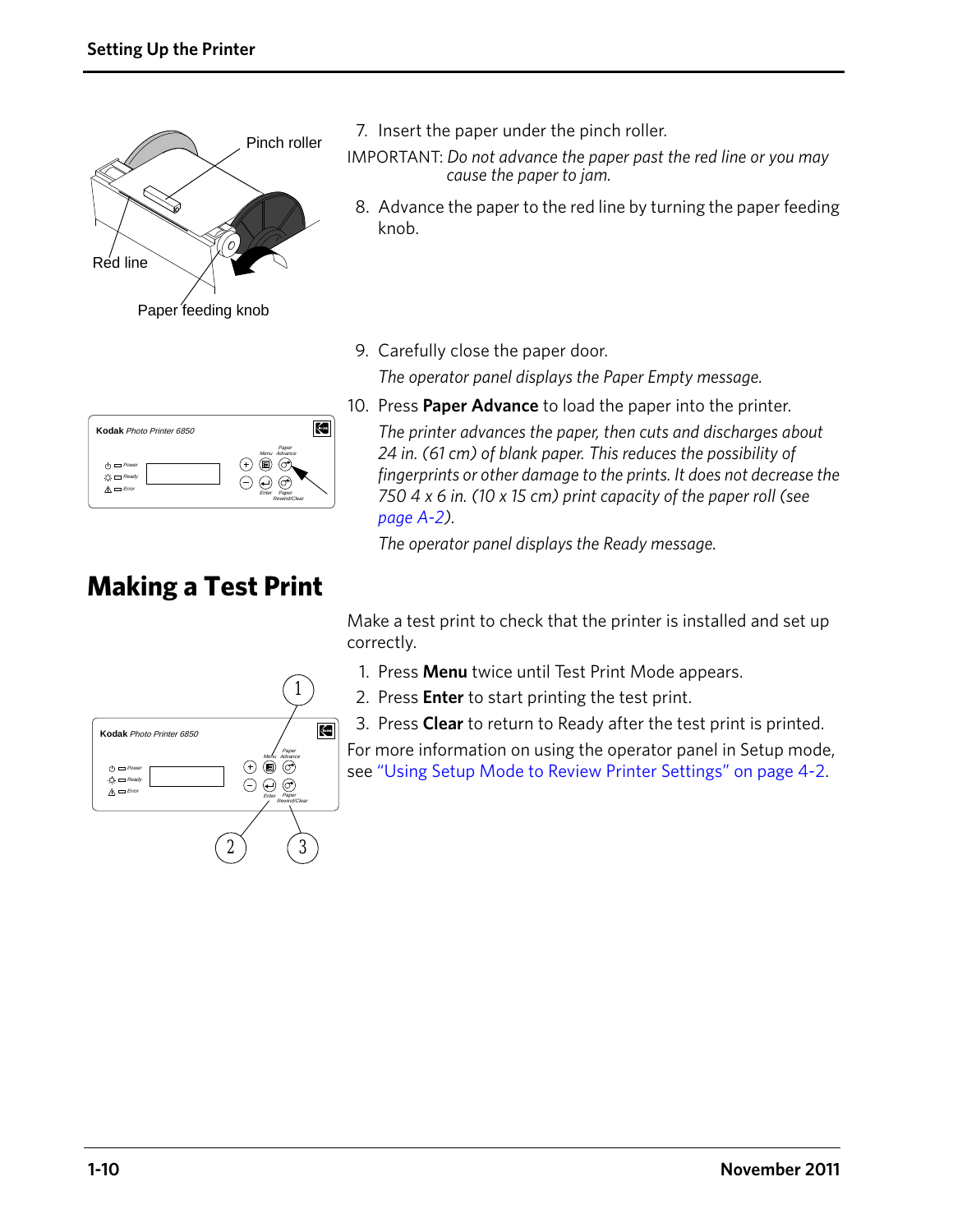## <span id="page-22-0"></span>**Online User Guide**

For the latest User Guide and Quick Setup Guide:

- 1. Go to: www.kodak.com/go/6850.
- 2. Select the Standalone Printer tab.
- 3. Select the **Technical Resources** link for the 6850 Printer.
- 4. Select **Manuals and Guides** from the drop-down menu.
- 5. Click the link for the guide you wish to view.
- NOTE: The Guides are in PDF format; ADOBE ACROBAT Reader is required to read them. Follow the on-screen directions to install ADOBE ACROBAT Reader if you do not already have it installed on your system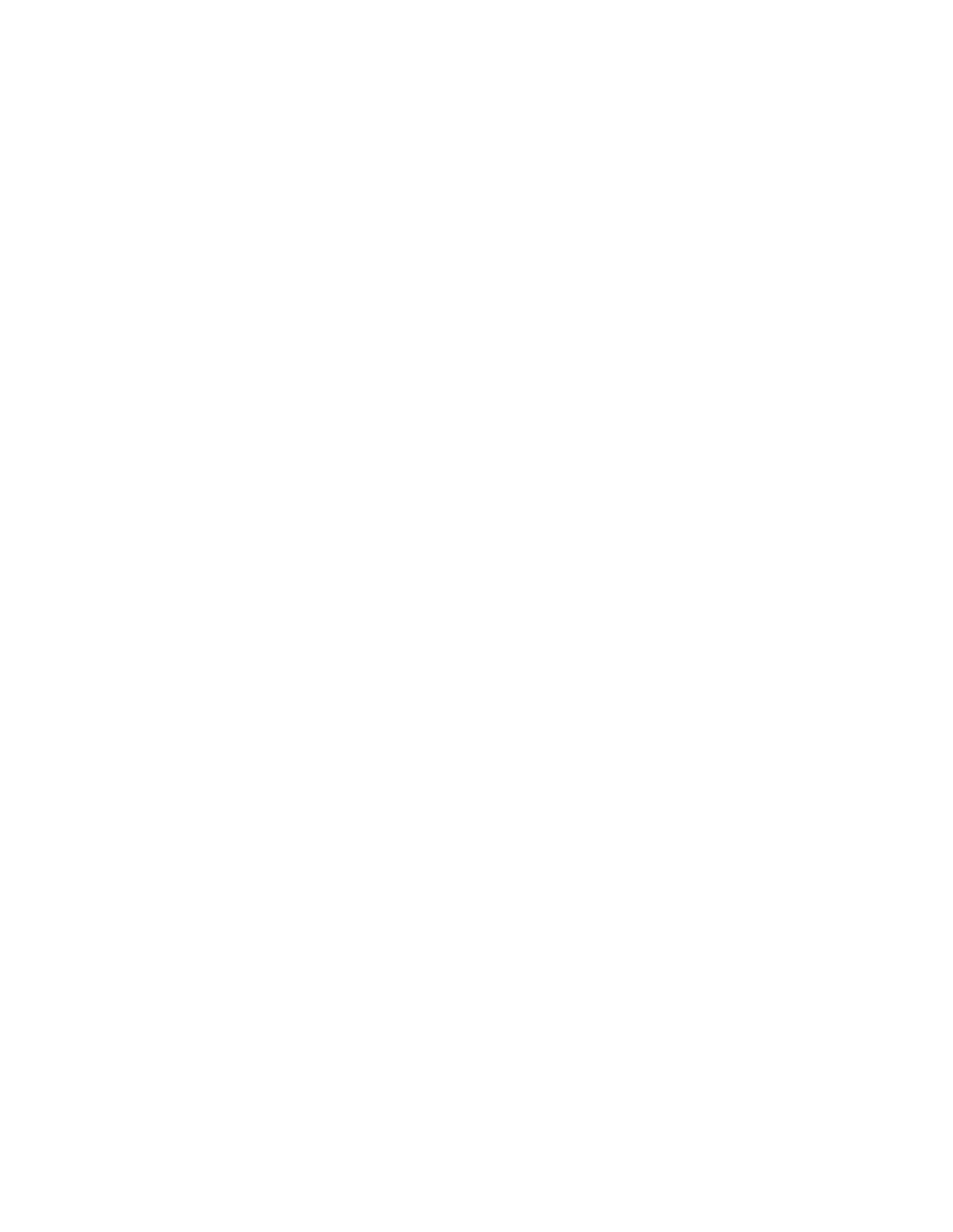# <span id="page-24-0"></span>**2 Installing the Printer Driver Software**

A printer driver is software that allows the operating software to access the printer features.

The WINDOWS 2000/XP 6850 printer driver requires the following:

| <b>Operating System</b>         | <b>Service Pack</b> | Minimum<br><b>Memory</b> |
|---------------------------------|---------------------|--------------------------|
| WINDOWS 2003 Server             | SP <sub>1</sub>     | 512 MB                   |
| WINDOWS 2000<br>Professional    | SP <sub>3</sub>     | 128 MB                   |
| WINDOWS 2000 Server             | SP <sub>3</sub>     | 256 MB                   |
| WINDOWS 2000 Advanced<br>Server | SP <sub>3</sub>     | 256 MB                   |
| WINDOWS XP Home                 | SP1                 | 128 MB                   |
| <b>WINDOWS XP Professional</b>  | SP <sub>1</sub>     | 128 MB                   |

The printer driver also requires a functional USB port to communicate with the printer. The printer is compliant with the USB 2.0 protocol.

NOTE: If your equipment only supports the USB 1.1 protocol, data communication to the printer will be slower and may affect print times.

## <span id="page-24-1"></span>**Installing the Printer Driver**

IMPORTANT: *You must have Administrator privileges to install the printer driver.*

- NOTE: The driver installer automatically uninstalls older versions of the 6800 printer driver.
	- 1. Go to: www.kodak.com/go/6850 for the latest Printer Driver, Firmware, and Color profile updates.
- 2. Before installing the software, read the Printer Driver Readme file for important information and updates about the software.
- 3. Select:
	- the Standalone Printer tab
	- the **Technical Resources** link for the 6850 Printer
- 4. Follow the on-screen instructions to download and install the printer driver.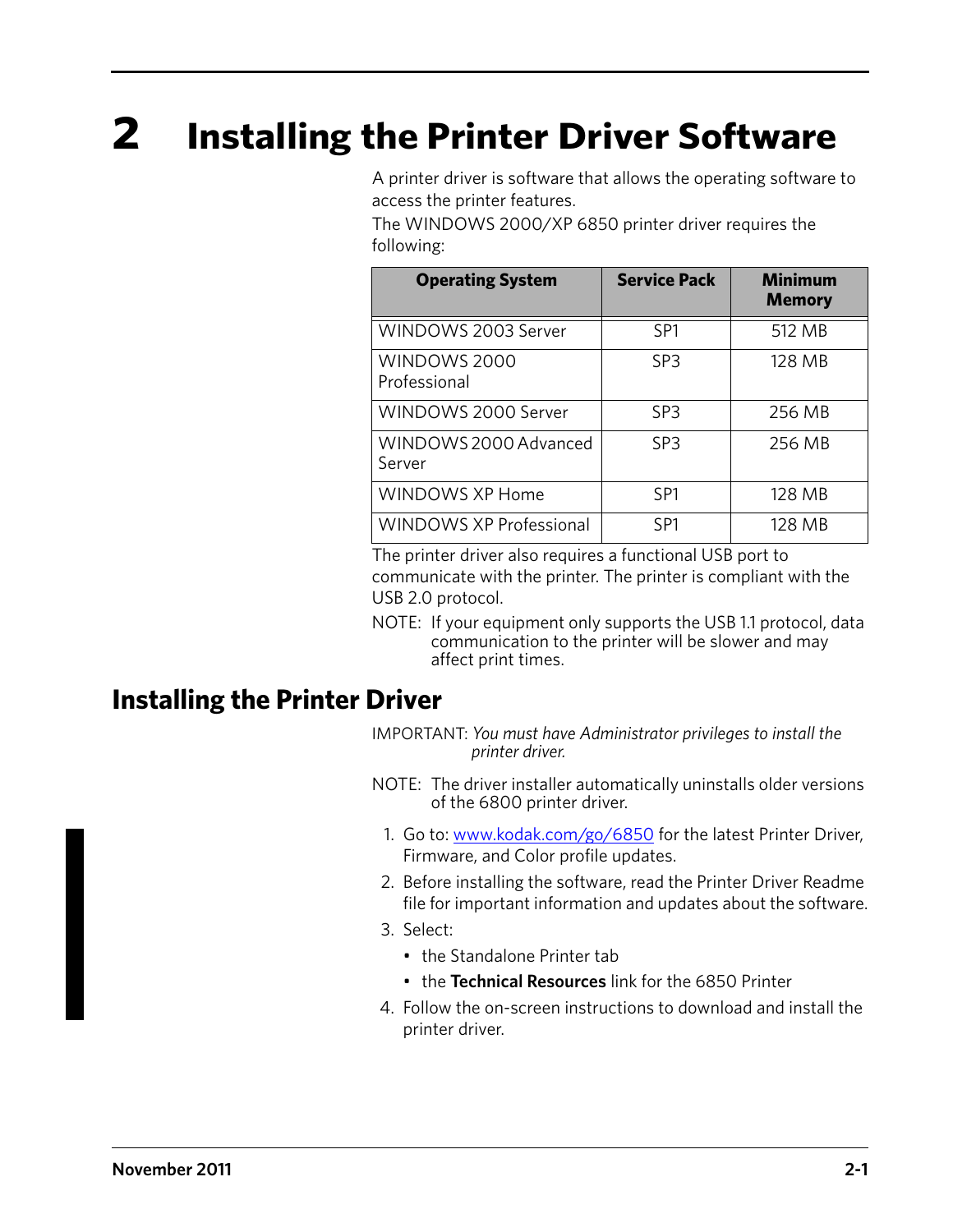## <span id="page-25-0"></span>**Customizing Printer Properties**

The Printer Properties dialog box displays options for setting the printer properties.

1. For your operating system, do the following:

| <b>WINDOWS 2000</b>       | <b>WINDOWS XP</b>           |
|---------------------------|-----------------------------|
| Select Start > Settings > | Select Start > Printers and |
| Printers.                 | Faxes.                      |

- 2. Right-click the printer icon for your printer model.
- 3. Select **Properties**.
- 4. Adjust the printer settings appropriately for your printer.

## <span id="page-25-1"></span>**Customizing Printing Preferences**

The Printing Preferences dialog box displays options for setting how your printer will print.

1. For your operating system, do the following:

| <b>WINDOWS 2000</b>       | <b>WINDOWS XP</b>           |
|---------------------------|-----------------------------|
| Select Start > Settings > | Select Start > Printers and |
| Printers.                 | Faxes.                      |

- 2. Right-click the printer icon for your printer model.
- 3. Select **Printing Preferences.**
- 4. On the **Layout** tab, click **Advanced**.

*The Advanced Options dialog box appears.*

5. Adjust the printing preferences appropriately for your printer.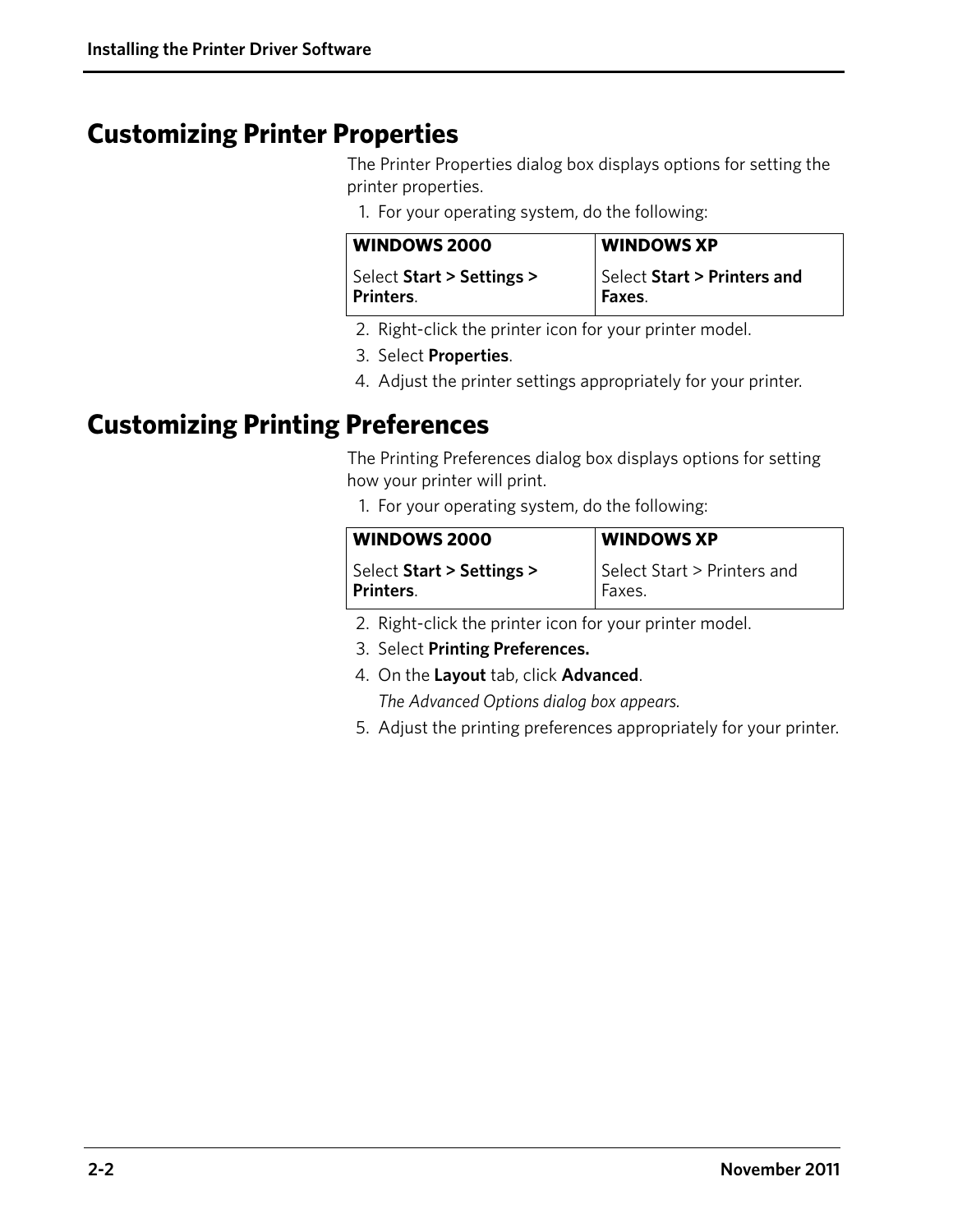## <span id="page-26-0"></span>**Uninstalling the Printer and Printer Driver**

IMPORTANT: *You must have Administrator privileges to uninstall the printer and printer driver.*

1. For your operating system, do the following:

| <b>WINDOWS 2000</b>                    | <b>WINDOWS XP</b>                             |
|----------------------------------------|-----------------------------------------------|
| Select Start > Settings ><br>Printers. | Select Start > Printers and<br>Faxes.         |
| The Printers dialog box appears.       | The Printers and Faxes dialog box<br>appears. |

- 2. Right-click the printer you want to remove and select **Delete**.
- 3. Click **Yes** to delete the printer.
- 4. Select **File > Server Properties**.
- 5. Select **Drivers**.
- 6. Highlight the printer driver you want to remove and click **Remove**.
- 7. Click **Yes** to delete the printer driver.
- 8. Click **Close**.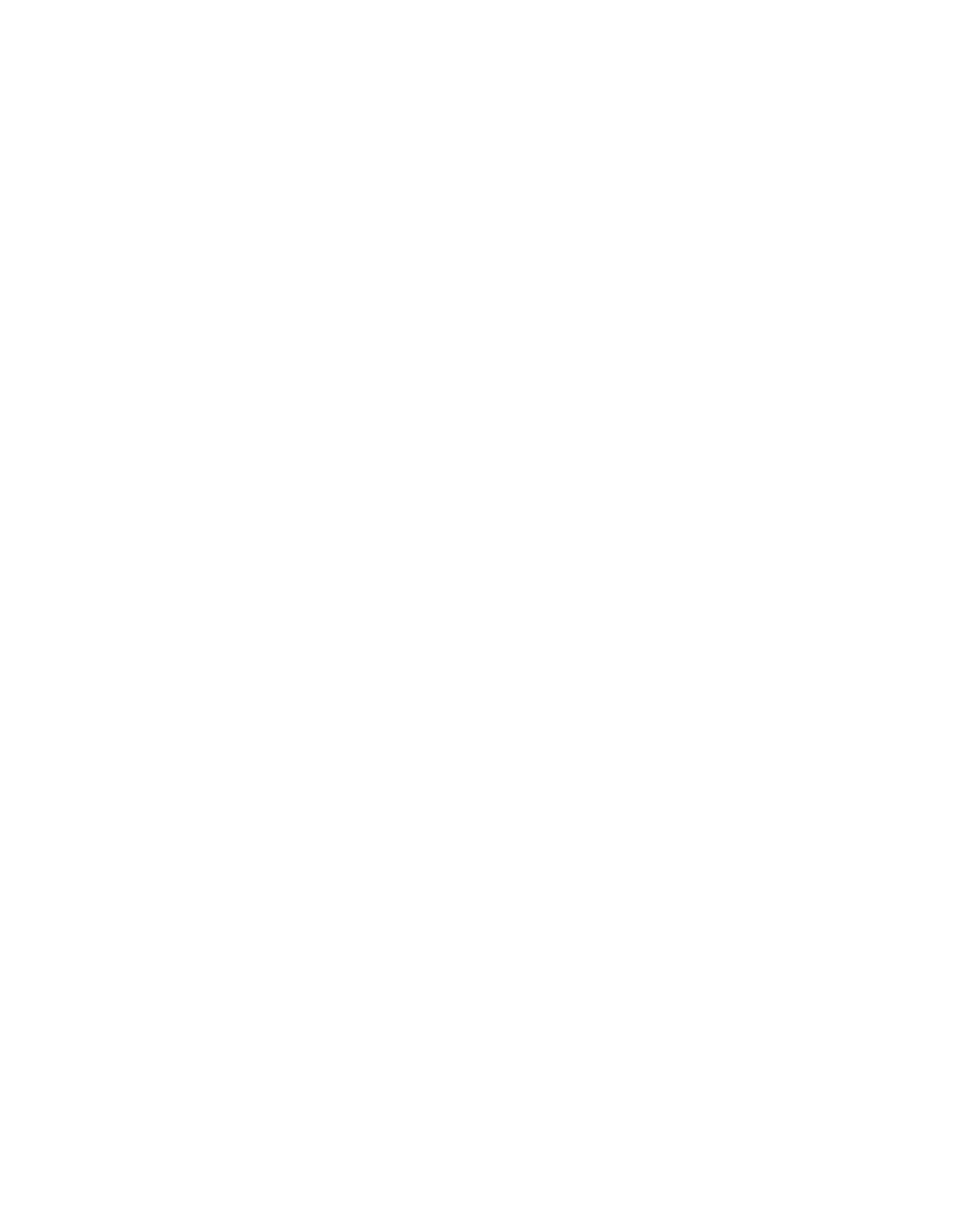# <span id="page-28-0"></span>**3 Calibrating the Printer**

The KODAK Photo Printer Calibration Application allows the KODAK Photo Printer to produce the best possible color response. Printer calibration adjusts the response of the printer so that a specific data input value yields a specific color density output. When a printer is properly calibrated, it generates the correct density for each given data value.

Your KODAK Photo Printer is shipped with default factory calibration values. You should be able to set up your printer and begin printing right away without having to first calibrate the printer. However, if you are dissatisfied with the color of your prints, follow the steps in this chapter to calibrate your printer.

## <span id="page-28-1"></span>**Installing the Calibration Application Software**

- 1. Go to www.kodak.com/go/6850.
- 2. Select:
	- the Standalone Printer tab
	- the **Technical Resources** link for the 6850 Printer
- 3. Download the KODAK Photo Printer Calibration Application for WINDOWS.
- 4. Review the user's guide for the calibration application.
- 5. Down load the calibration application.
- NOTE: Before installing the software, read the Calibration Software Readme file for important information and updates about the software.
- 6. Follow the on-screen instructions to install the calibration software.
- NOTE: The latest color profiles are also available to ensure proper color reproduction.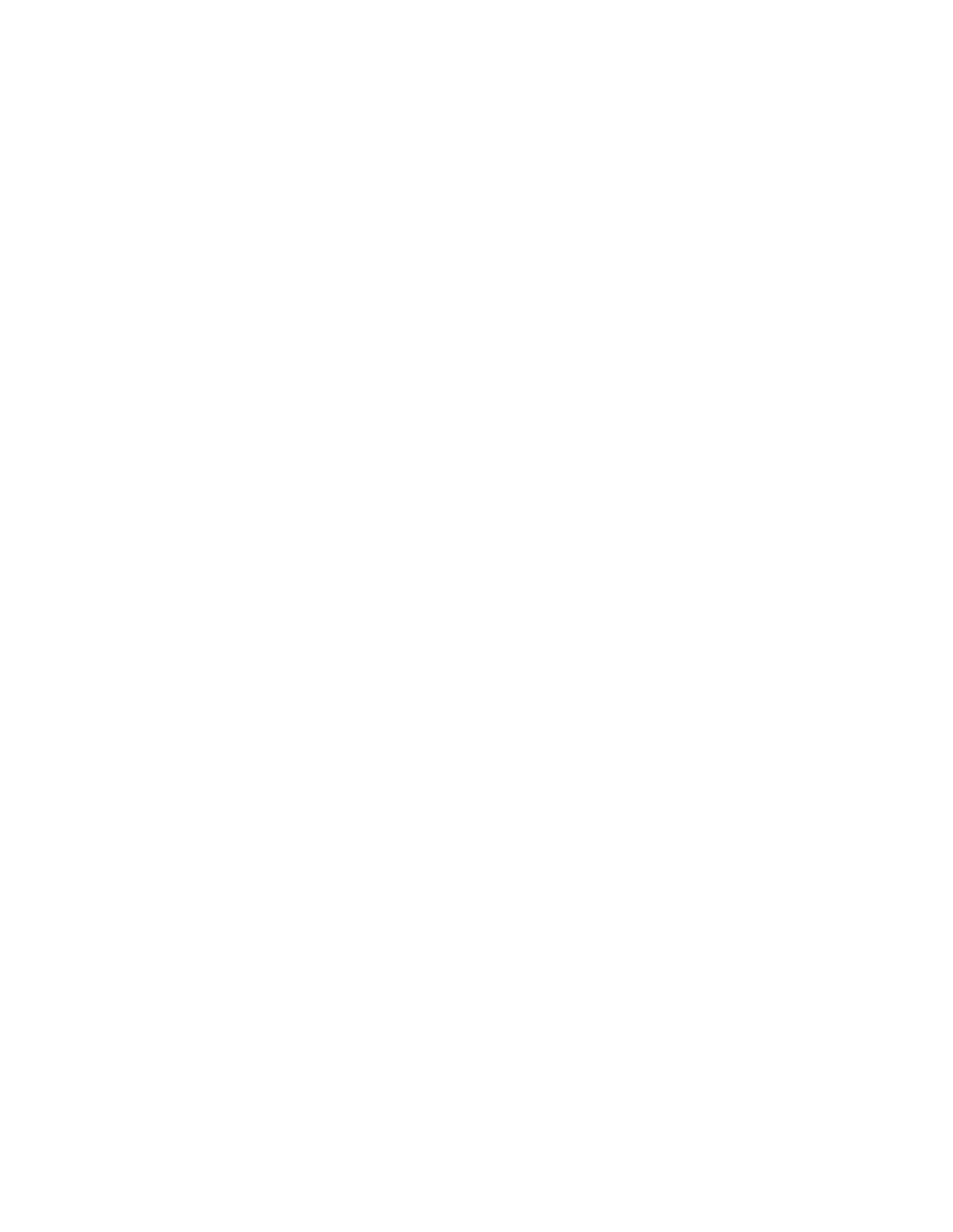# <span id="page-30-0"></span>**4 Operating the Printer**

# <span id="page-30-1"></span>**Making Prints**

You make prints using photo printing software applications. For application-specific printing information, see the user's guide or online Help for the software application.

# <span id="page-30-2"></span>**Handling and Storing Prints**

For best results:

- Make sure hands are clean and free of food, oil, and grease.
- Store prints in a cool, dry environment free of chemical contamination.
- Store prints at temperatures below 72° F (25° C) for extended periods.
- Store prints at a relative humidity between 30% and 50%.
- Avoid exposure to high-intensity light sources, particularly fluorescent light and sunlight, which are rich in ultraviolet radiation.
- Avoid exposure to vinyl items (those made of polyvinyl chloride, PVC) and any plastic that contains plasticizer. If you use transparent sleeves, make sure that they are not PVC-based.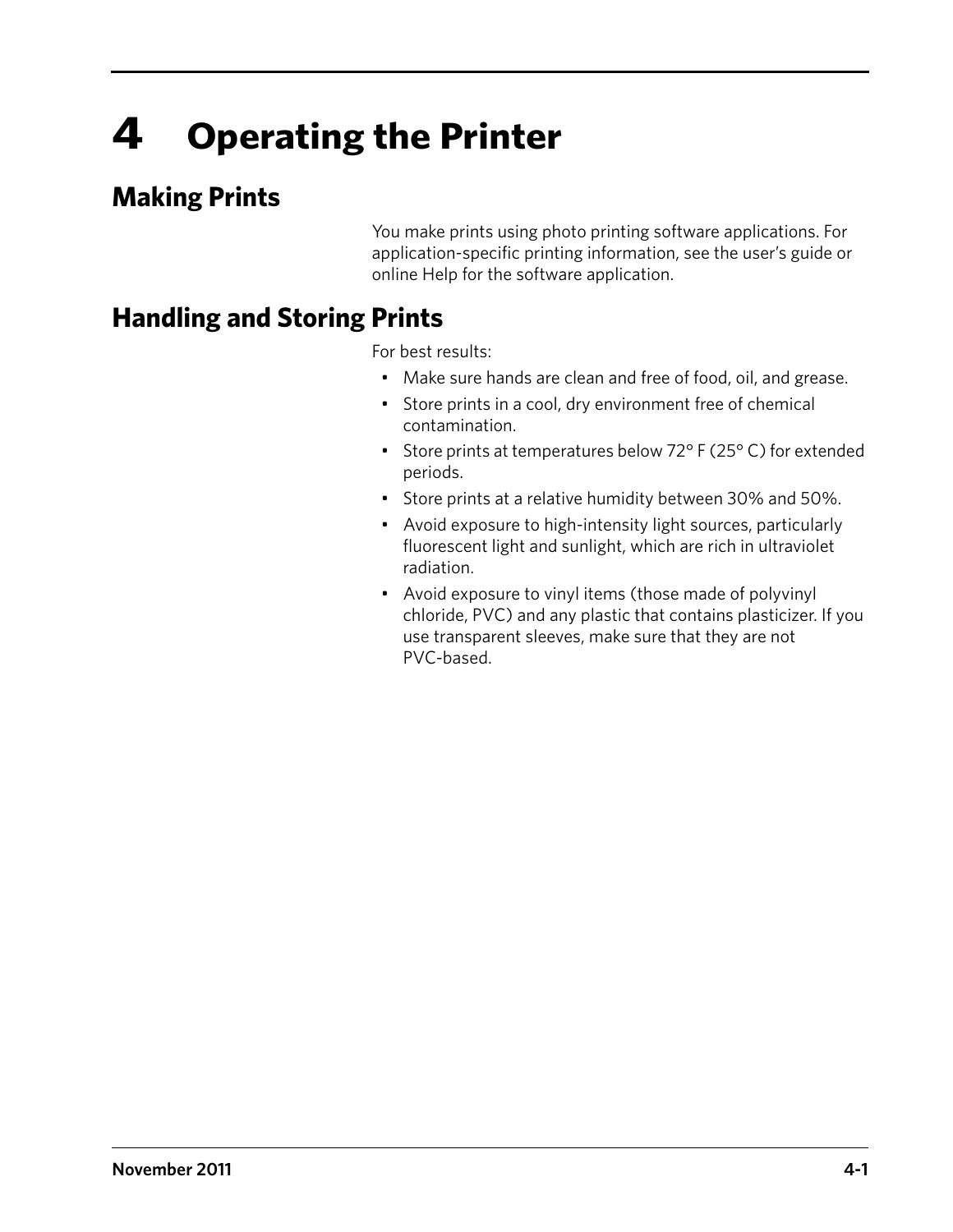## <span id="page-31-0"></span>**Understanding the Operator Panel Lights**

| Light |       | <b>Color</b> | <b>Printer Status</b>                                                                                                            |
|-------|-------|--------------|----------------------------------------------------------------------------------------------------------------------------------|
|       | Power | Orange       | The printer power is on.                                                                                                         |
|       | Ready | Green        | The printer is ready to make prints.                                                                                             |
|       | Error | Red          | An error has occurred. See the message on the operator panel, then<br>see "Resolving Operator Panel Error Messages" on page 6-3. |

## <span id="page-31-1"></span>**Using Setup Mode to Review Printer Settings**

Use the operator panel to review printer settings in Setup mode.



- 1. Press **Menu** to enter Setup Mode.
- 2. Press **Menu** repeatedly to scroll through the printer settings.
- 3. Press +/- to scroll through selections.
- 4. Press **Enter** to initiate an action or accept a change.
- 5. Press **Clear** to exit Setup Mode.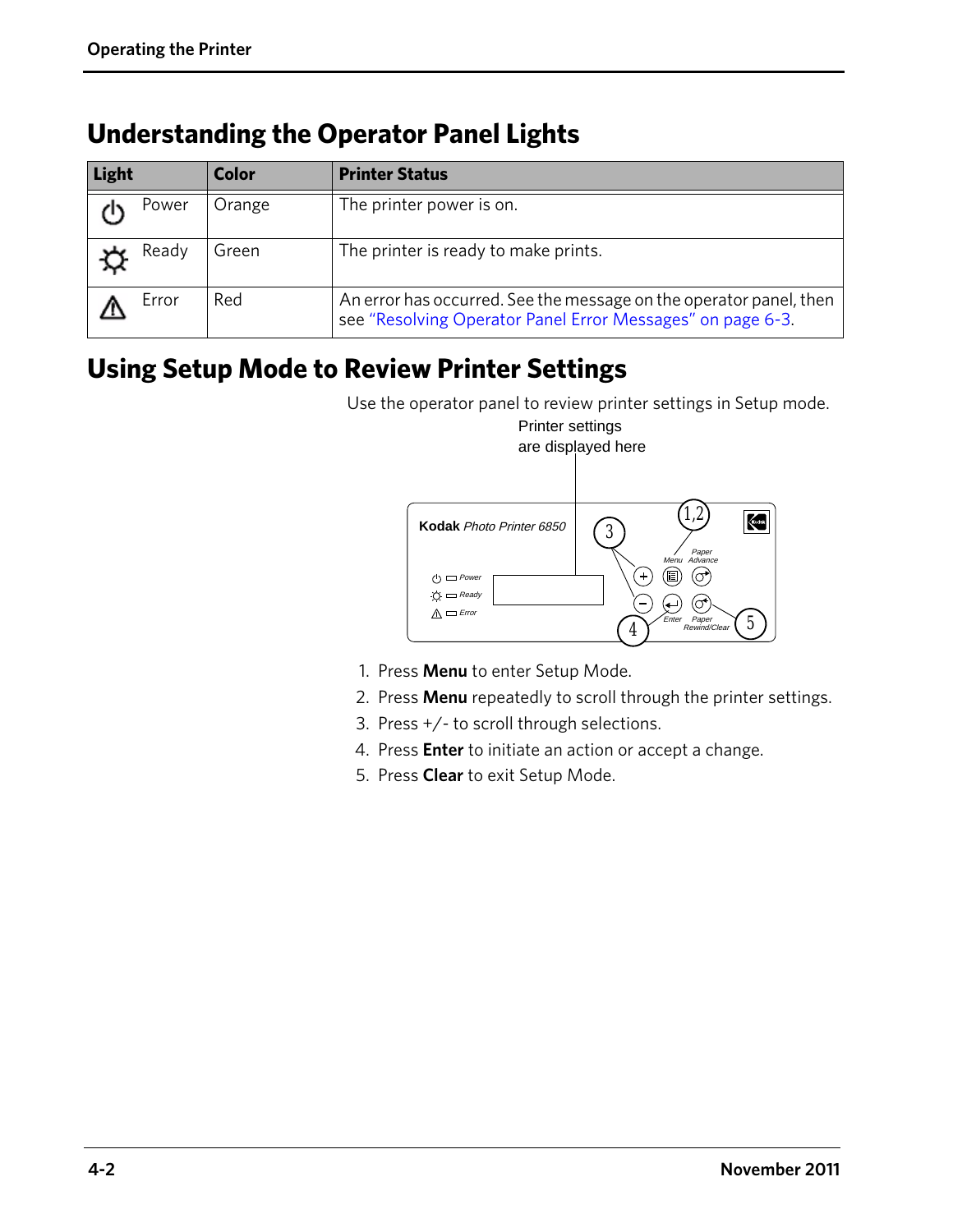#### <span id="page-32-0"></span>**Accessing the Printer Settings**

Press **Menu** repeatedly to scroll through the printer settings in the following order.

| <b>Printer Setting</b>                               | <b>Operator Panel</b><br><b>Display</b> | <b>Action Required</b>                                                                                                                                                                                                                                                                                                                                  |
|------------------------------------------------------|-----------------------------------------|---------------------------------------------------------------------------------------------------------------------------------------------------------------------------------------------------------------------------------------------------------------------------------------------------------------------------------------------------------|
| Printer ready                                        | Ready                                   | None. The printer is on and ready to make prints.                                                                                                                                                                                                                                                                                                       |
| Changing energy<br>save mode                         | <b>Energy Save</b><br>Mode              | Press Enter to turn Energy Save Mode on or off. The default is<br>off. When turned on, the printer goes into a standby mode<br>after 30 minutes, using less power. When the printer goes<br>into standby, the time for the first print is increased. Press:<br>• Energy Save Mode<br><b>Enter</b><br>"+" or "-" to turn on or off<br>• Enter<br>• Clear |
| Making a test<br>print                               | <b>Test Print Mode</b>                  | Press Enter to make a test print. See "Making a Test Print" on<br>page 1-10.                                                                                                                                                                                                                                                                            |
| Check remaining<br>paper status                      | $Remain =$<br>XXX/YYY                   | None. XXX represents how many remaining prints you can<br>make with the current paper roll. YYY represents the total<br>number of prints on a paper roll. The counter is reset each<br>time you press Paper Rewind.                                                                                                                                     |
| Checking the<br>printer total print<br>count         | $Printed =$<br><b>XXXXX</b>             | None. XXXXX represents the total number of prints made<br>since the printer was manufactured. This counter cannot be<br>reset.                                                                                                                                                                                                                          |
| Checking the<br>ribbon status                        | Donor = $XX[%]$                         | None. XX[%] represents the percentage of the installed<br>ribbon that is available for making prints.                                                                                                                                                                                                                                                   |
| Checking the<br>printer firmware<br>version          | Main Firm $=$                           | None. The printer control firmware version number is<br>displayed.                                                                                                                                                                                                                                                                                      |
| Checking the<br>image processing<br>firmware version | $DSP$ Firm $=$                          | None. The image processing firmware version is displayed.                                                                                                                                                                                                                                                                                               |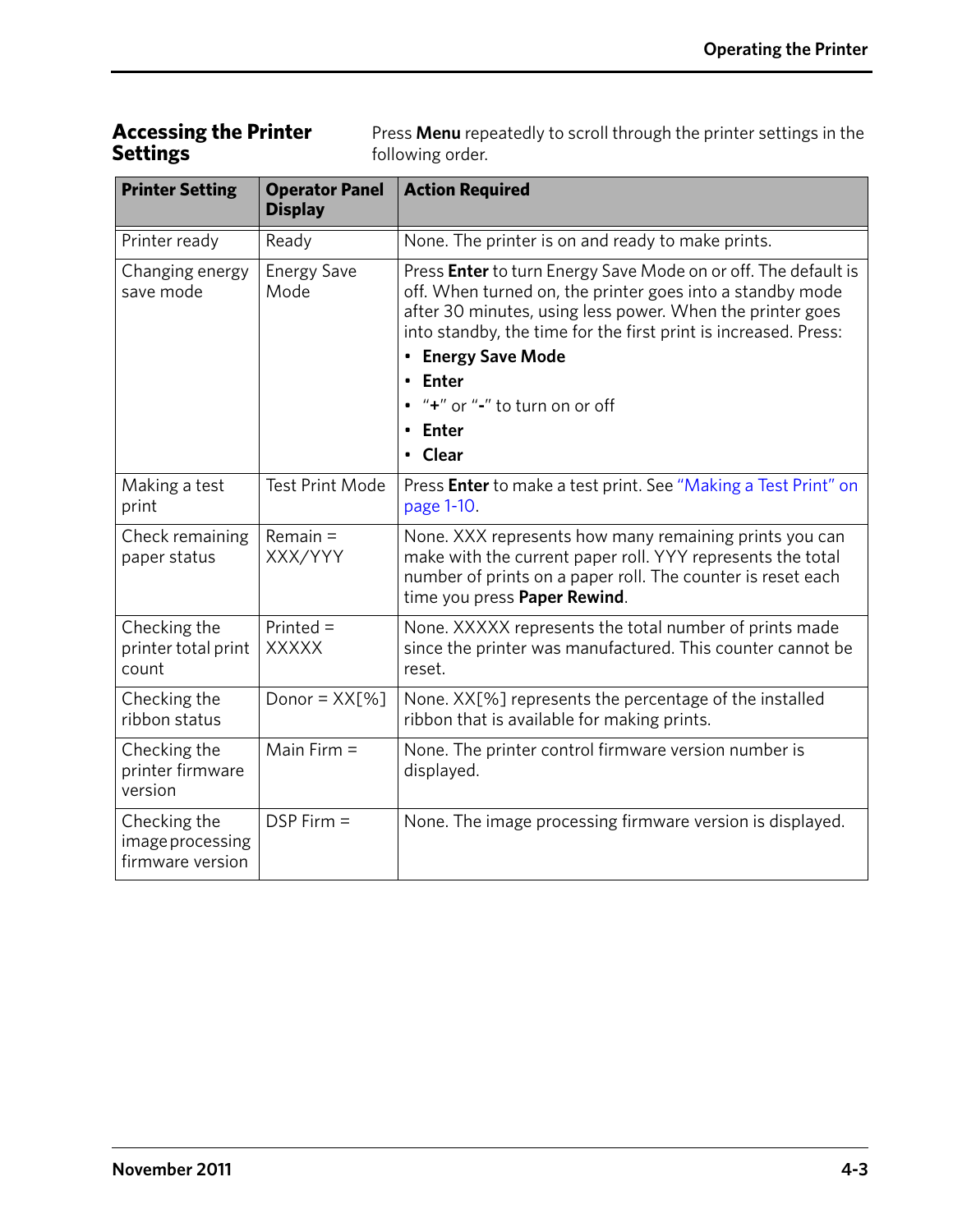| <b>Printer Setting</b>    | <b>Operator Panel</b><br><b>Display</b> | <b>Action Required</b>                                                                                                                                                                                                                                                                                                                                                                                                                                                                                                                                                              |
|---------------------------|-----------------------------------------|-------------------------------------------------------------------------------------------------------------------------------------------------------------------------------------------------------------------------------------------------------------------------------------------------------------------------------------------------------------------------------------------------------------------------------------------------------------------------------------------------------------------------------------------------------------------------------------|
| Changing the<br>wait time | Wait Time                               | Press Enter to change wait time from 0 to 100 seconds. The<br>default is 1 second. This only applies when printing 4R prints<br>using 6R ribbon. The wait time is the length of time that the<br>printer waits before it starts printing after receiving a 4R print.<br>This allows the printer to receive a second 4R print that will<br>print at the same time as the first 4R print. This decreases the<br>print time when printing multiple 4R prints using 6R ribbon.<br>Press:<br>• Wait Time<br>$\cdot$ Enter<br>$\bullet$ "+" or "-" to change the number<br>Enter<br>Clear |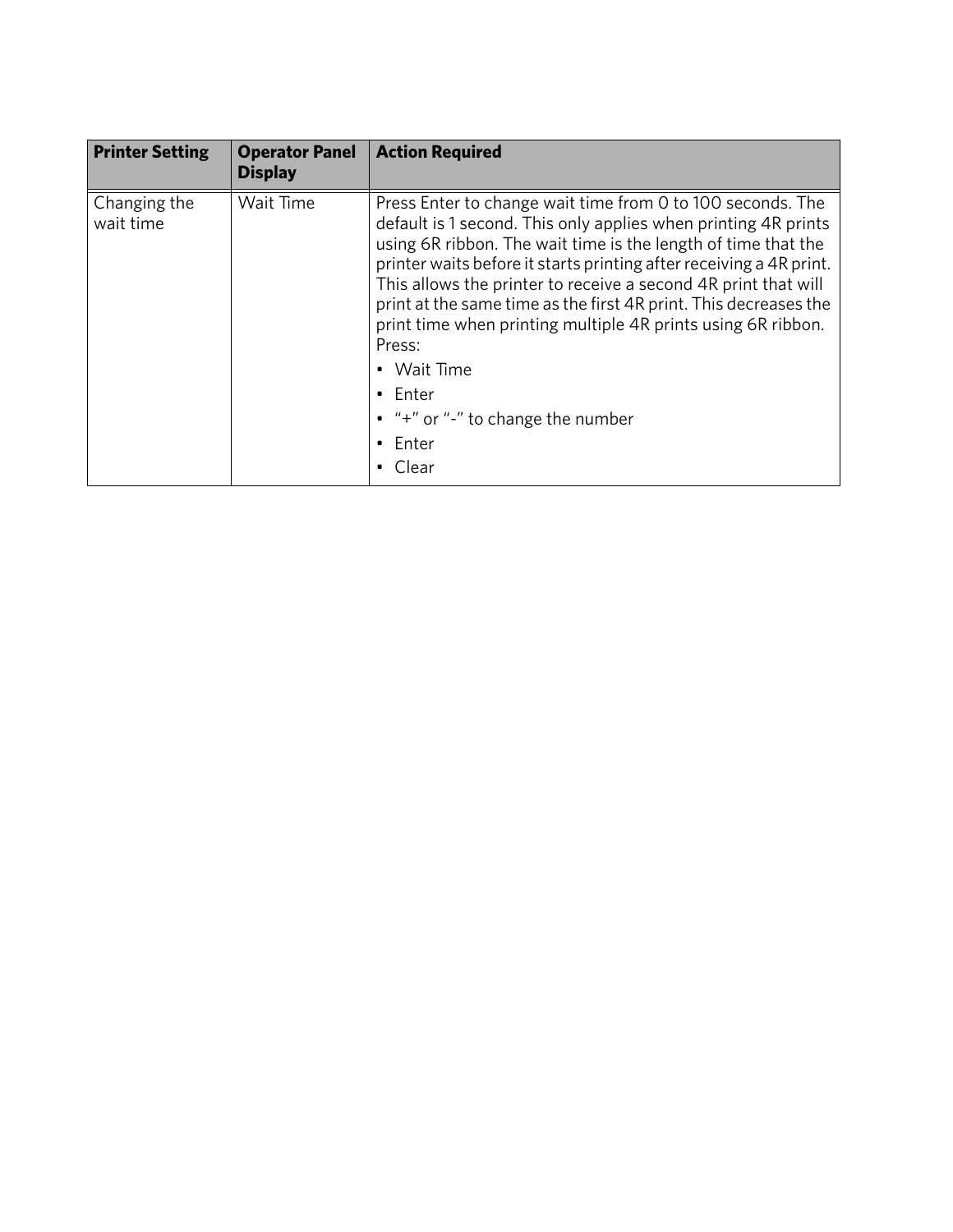# <span id="page-34-0"></span>**5 Maintaining the Printer**

To ensure good printer performance and high-quality prints, keep the printer and its environment clean and dust-free.

## <span id="page-34-1"></span>**Cleaning the Cabinet**

Clean the exterior cabinet and filter openings regularly to eliminate dust build-up and to prevent dirt from entering the printer.

#### **A** CAUTION:

**Never use abrasives or harsh chemicals to clean any part of the printer. Do not allow any foreign objects or liquids to fall or spill inside the printer. Fire or electric shock could result. If any foreign object enters the printer, turn off the printer power immediately, remove the power cord, and contact your KODAK Service Representative.**

- 1. Wipe the exterior cabinet, print catcher, and trim tray with a damp, lint-free cloth.
- 2. Vacuum the filter openings to remove dust.

## <span id="page-34-2"></span>**Performing Routine Maintenance**

To maintain good print quality:

- 1. Clean the stripper plate, platen roller, and cleaning rollers monthly, using the alcohol pads included in the KODAK Thermal Printer Cleaning Kit.
- 2. Only clean the thermal head if directed to do so by a KODAK Service Representative. Do not include the thermal head in your monthly cleaning process.
- NOTE: If there is paper or ribbon loaded in the printer, remove it before performing maintenance procedures.

### **A** CAUTION:

**Alcohol is a flammable liquid. It can cause eye irritation and dry skin. Prolonged or repeated skin contact may cause drying, cracking or irritation. Wash your hands with soap and water following any maintenance procedures where you use alcohol pads. For additional information, see the Material Safety Data Sheet (MSDS).**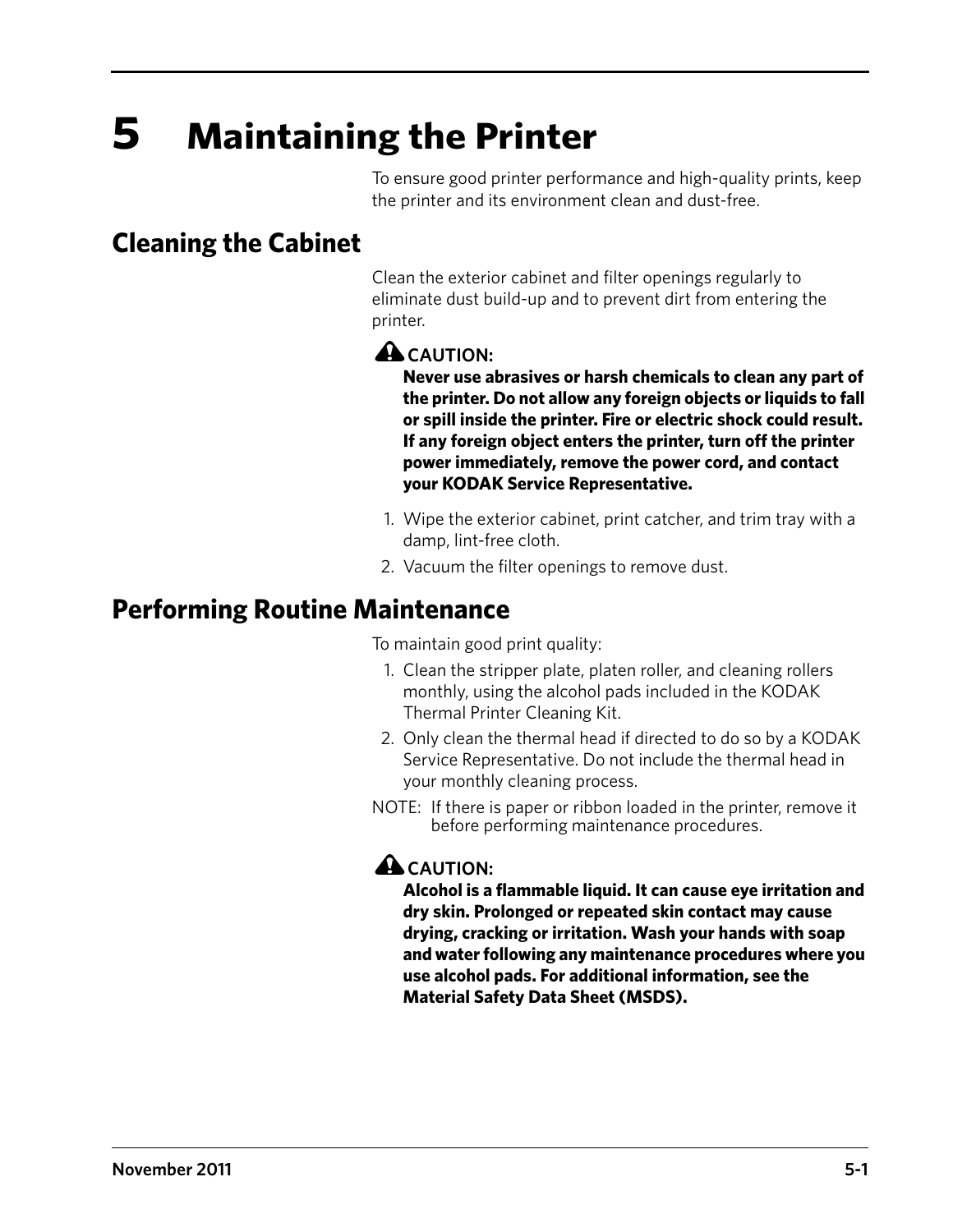In the United States for health, safety, and environment information, call 585-722-5151. Customers outside the U.S. can contact their local KODAK Service Representative.

#### <span id="page-35-0"></span>**Cleaning the Thermal Head and Stripper Plate**





### **A** CAUTION:

#### **Fingerprints can damage the thermal head, which looks like a glass bar. Never touch it with your bare hands or fingers.**

- 1. Make sure the power switch is turned off  $(O)$ .
- 2. Slide the cover release toward you, then open the upper cover carefully.

IMPORTANT: *Cover does not open beyond a 90° angle.*

## **A**CAUTION:

**The thermal head becomes extremely hot during normal operation. Wait approximately five minutes to begin cleaning the head after you open the upper cover.**

- 3. Remove an alcohol pad from its packaging. Move the pad along the entire length of the thermal head, in one direction only. When you clean the thermal head:
	- Apply firm, even pressure.
	- Make three passes along the thermal print head.
	- Use a clean part of the pad for each pass.
- 4. Use another clean alcohol pad to wipe the edge of the stripper plate.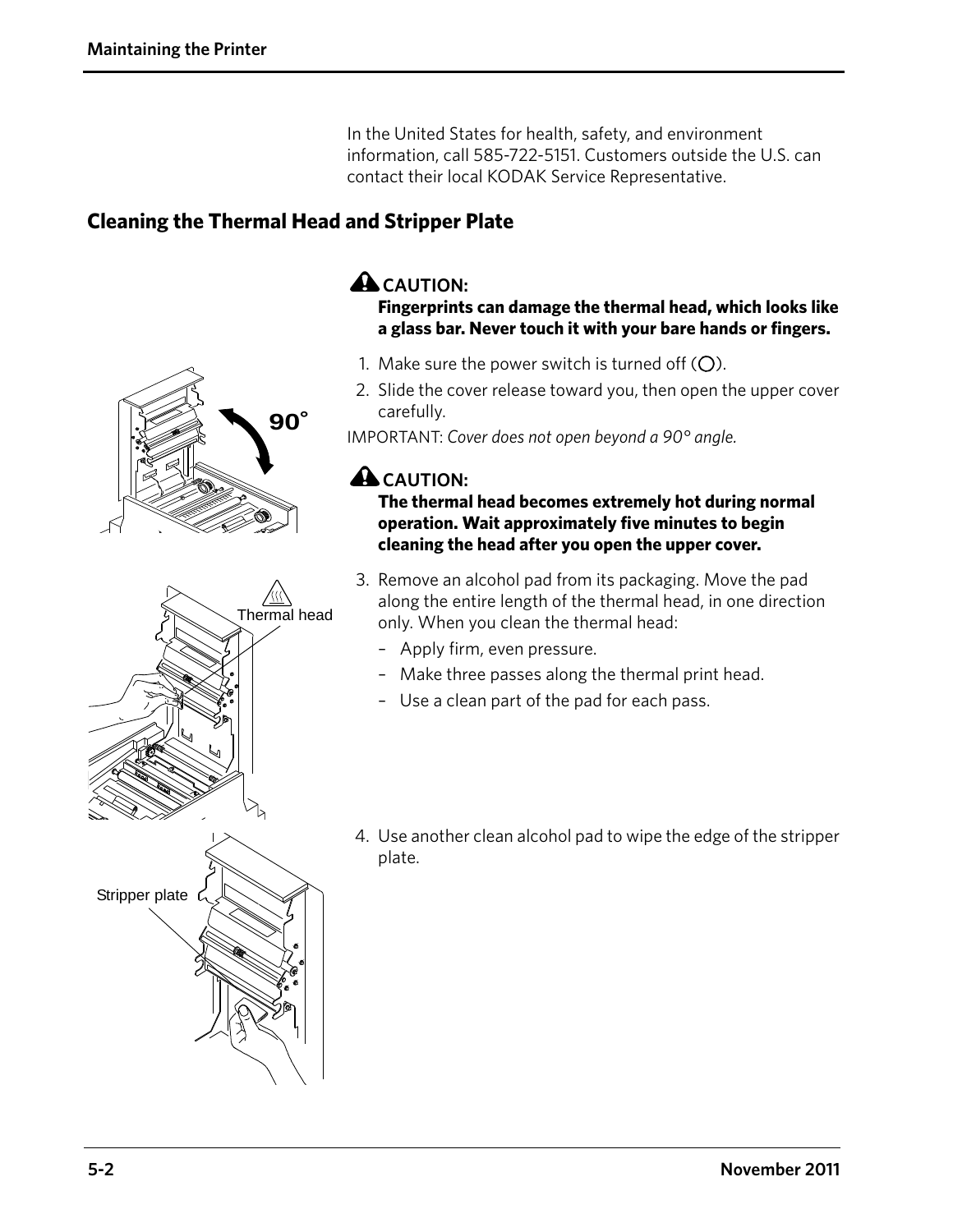### <span id="page-36-0"></span>**Cleaning the Platen Roller**



- 1. Remove an alcohol pad from its packaging. Wipe the rubber section of the platen roller with the pad.
- 2. Rotate the roller to clean the entire surface.
- 3. Allow the alcohol to dry completely (about five minutes) before you resume printing.

### <span id="page-36-1"></span>**Cleaning the Cleaning Rollers**

It is essential to keep the cleaning rollers clean to prevent dirt from transferring back onto the prints and to keep the printer operating correctly.

IMPORTANT: *There are two cleaning rollers in the printer. They are not interchangeable. Clean them separately to prevent reinstalling them in the wrong position.*

1. Remove the rear cleaning roller by pulling up on the black knob.



Rear cleaning roller



- 2. Remove an alcohol pad from its packaging. Wipe the rubber section of the roller with the pad.
- 3. Reinstall the rear cleaning roller in the printer. Push the black knob until the roller clicks into place.

## **A** CAUTION:

#### **There are sharp cutter blades inside the front roller area. Do not insert hands or objects.**

4. Repeat steps 1 - 3 to remove, clean, and reinstall the front cleaning roller.

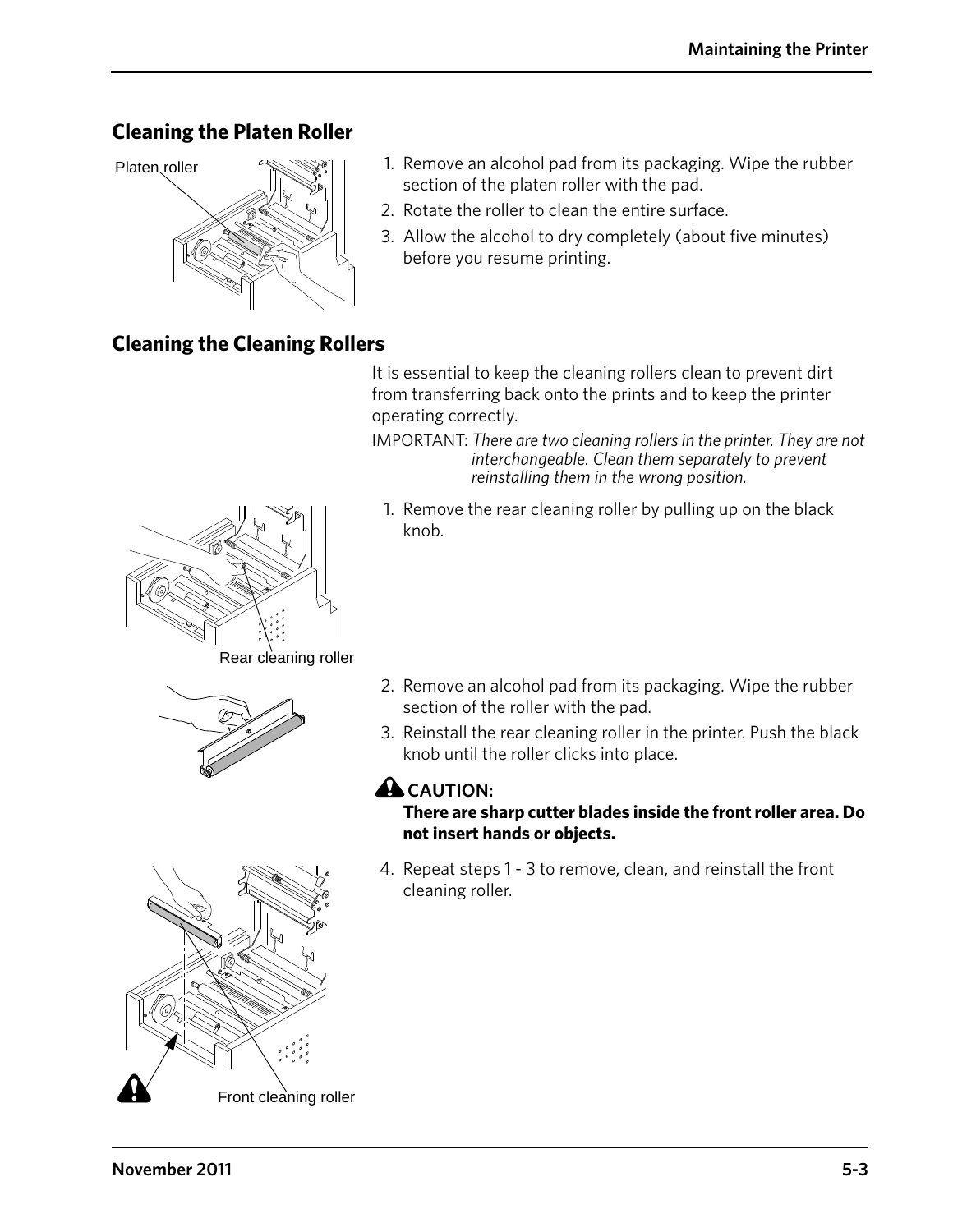

- 5. Close the upper cover by pressing on the center of the cover until it clicks in place.
- 6. Allow the alcohol to dry completely (about five minutes) before you resume printing.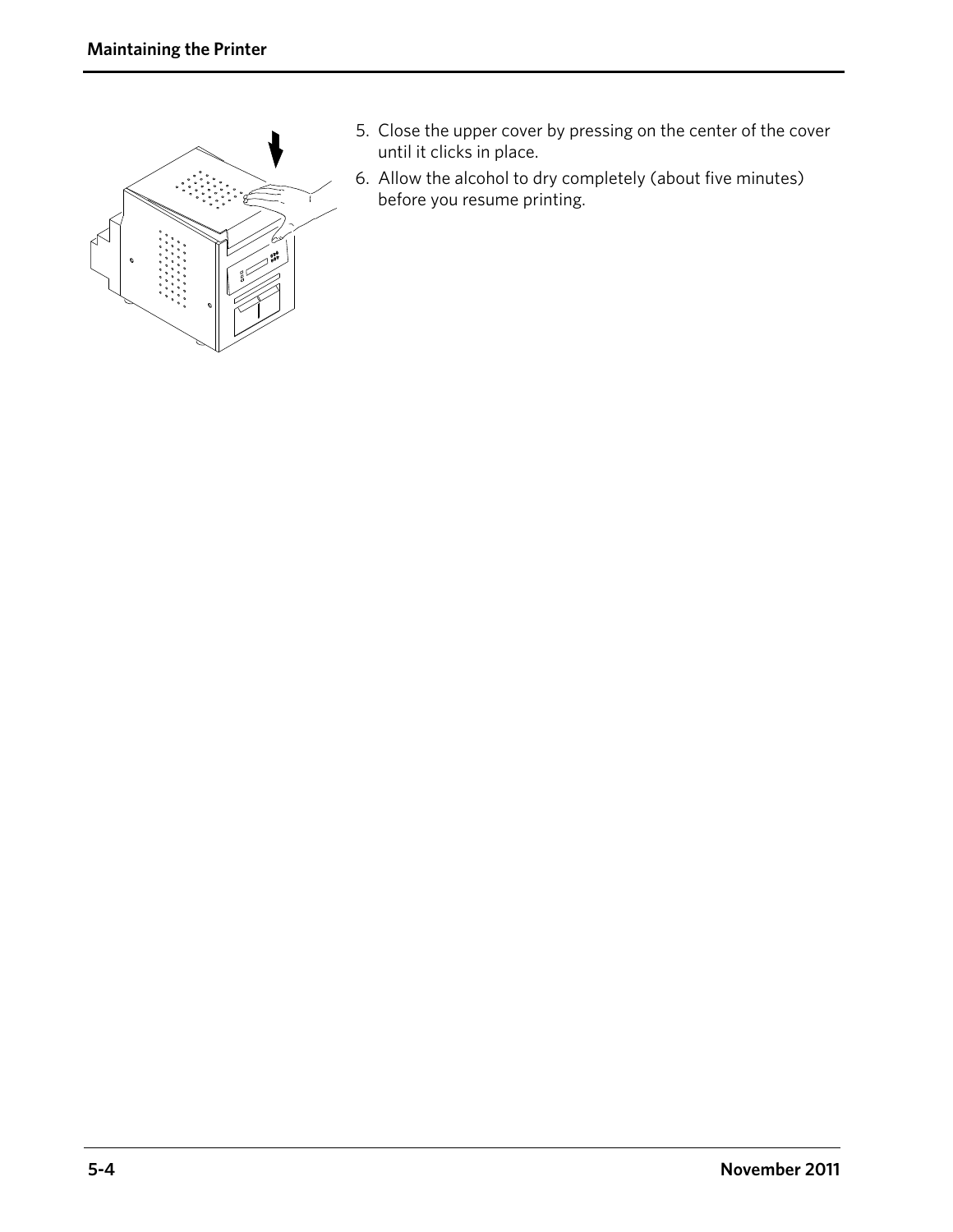# <span id="page-38-0"></span>**6 Troubleshooting**

# <span id="page-38-1"></span>**Resolving Potential Problems**

| <b>Problem</b>                                                                                                              | <b>Description or Cause</b>                                                                                                                                                                    | <b>Possible Solution</b>                                                                                                                                                                                                                                                                                                                                                                                                                                                                                                                                                              |
|-----------------------------------------------------------------------------------------------------------------------------|------------------------------------------------------------------------------------------------------------------------------------------------------------------------------------------------|---------------------------------------------------------------------------------------------------------------------------------------------------------------------------------------------------------------------------------------------------------------------------------------------------------------------------------------------------------------------------------------------------------------------------------------------------------------------------------------------------------------------------------------------------------------------------------------|
| Paper jam; error light is on,<br>printer does not operate                                                                   | The paper is stuck in the<br>printer.                                                                                                                                                          | Clear the paper jam. See "Clearing a<br>Paper Jam" on page 6-4                                                                                                                                                                                                                                                                                                                                                                                                                                                                                                                        |
| Prints have linear streaks                                                                                                  | The thermal head is dirty.                                                                                                                                                                     | Clean the thermal head. See "Cleaning<br>the Thermal Head and Stripper Plate" on<br>page 5-2.<br>If the problem persists, the heating<br>element may be damaged. Contact your<br>KODAK Service Representative.                                                                                                                                                                                                                                                                                                                                                                        |
| Prints have streaks made up<br>of small dots                                                                                | The cleaning rollers are<br>dirty.                                                                                                                                                             | Clean the cleaning rollers. See "Cleaning<br>the Cleaning Rollers" on page 5-3.                                                                                                                                                                                                                                                                                                                                                                                                                                                                                                       |
| Print size or aspect ratio is<br>not what you expected                                                                      | The image file or printing<br>options need to be<br>adjusted in your photo<br>printing software<br>application.                                                                                | In your photo printing software<br>application:<br>• Use the Fit to Page or Clip options<br>(may not be offered by all photo<br>printing applications).<br>• Adjust the image size to match the<br>paper size.<br>Make sure the Portrait / Landscape<br>setting matches the orientation of the<br>picture.<br>• For details, see the photo printing<br>application online Help.<br>NOTE: It is not necessary to adjust the<br>image resolution (dpi) to match<br>the printer resolution. The printer<br>driver automatically scales your<br>image to match the printer<br>resolution. |
| Insufficient Memory errors<br>occur on your computer (not<br>on the printer) after making a<br>substantial number of prints | Your computer is low on<br>RAM and/or disk caching<br>memory. This can happen<br>when you are<br>manipulating (rotating,<br>scaling, retouching, etc.)<br>high-resolution images<br>(>72 dpi). | Minimize the number of images that<br>are open at the same time.<br>• Purge the contents of the clipboard<br>often.<br>• Close all applications except the photo<br>printing software application.<br>See the photo printing software<br>$\bullet$<br>application online Help for tips on<br>memory optimization.                                                                                                                                                                                                                                                                     |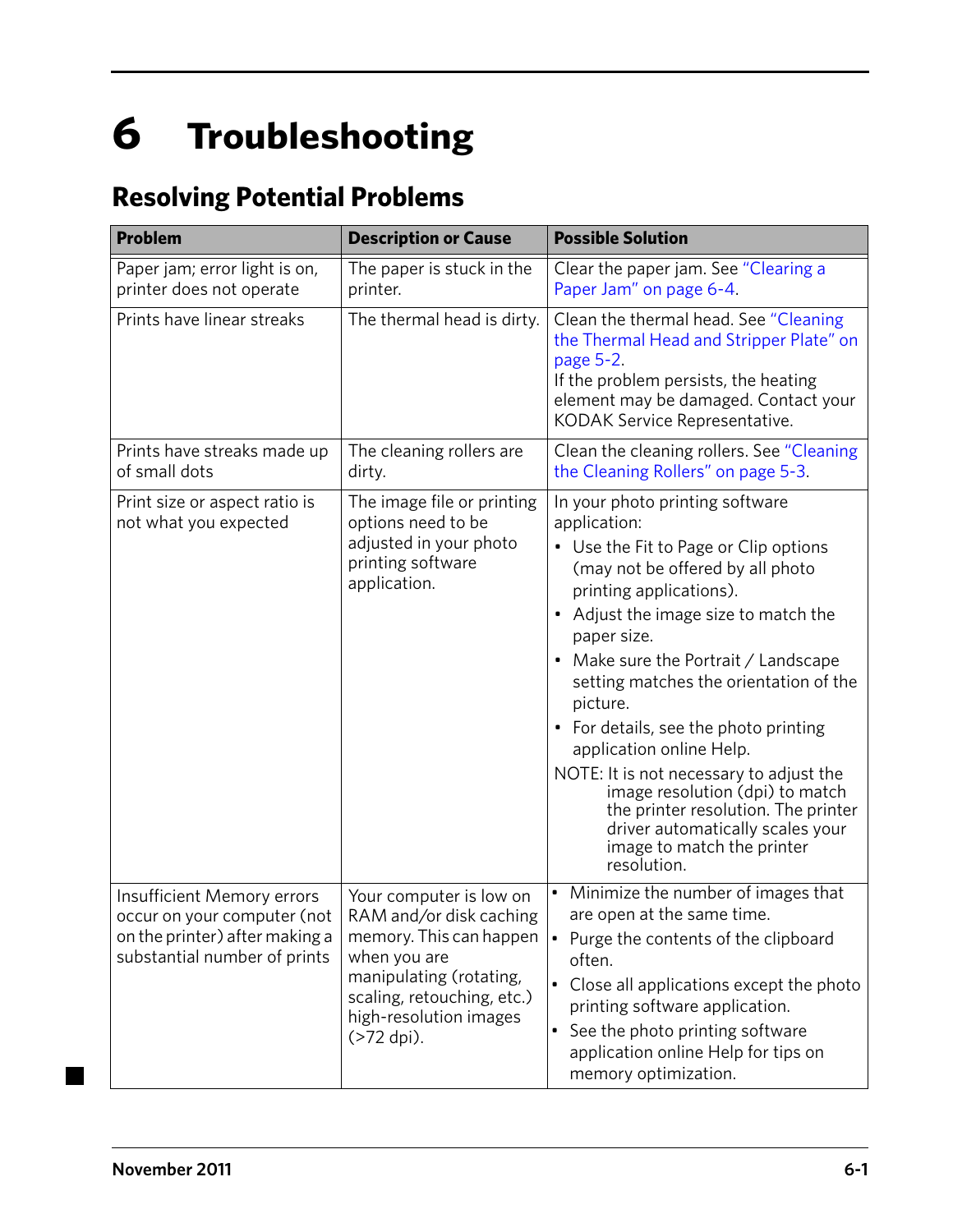| <b>Problem</b>               | <b>Description or Cause</b>                                                                                                        | <b>Possible Solution</b>                                                                                                     |
|------------------------------|------------------------------------------------------------------------------------------------------------------------------------|------------------------------------------------------------------------------------------------------------------------------|
| Print color is not accurate. | The current settings are<br>not correct.                                                                                           | Reset the printer to factory defaults.                                                                                       |
|                              | The color profile is out of<br>date.                                                                                               | 1. Check for a new color profile at<br>www.kodak.com/go/6850.                                                                |
|                              |                                                                                                                                    | 2. Select:                                                                                                                   |
|                              |                                                                                                                                    | • the Standalone Printer tab                                                                                                 |
|                              |                                                                                                                                    | • the Technical Resources link for the<br>6850 Printer                                                                       |
|                              | Variability in media or<br>environment.                                                                                            | Calibrate the printer. See "Chapter 3<br>Calibrating the Printer" on page 3-1.                                               |
|                              | The printer driver or<br>imaging application is not<br>properly using the color<br>profile supplied for the<br>KODAK 6850 Printer. | Review the Profile Read me and use the<br>test profile to verify the settings are<br>correctly addressing the color profile. |
|                              |                                                                                                                                    | 1. Go to: www.kodak.com/go/6850.                                                                                             |
|                              |                                                                                                                                    | 2. Select:                                                                                                                   |
|                              |                                                                                                                                    | • the Standalone Printer tab                                                                                                 |
|                              |                                                                                                                                    | . the Technical Resources link for<br>the 6850 Printer                                                                       |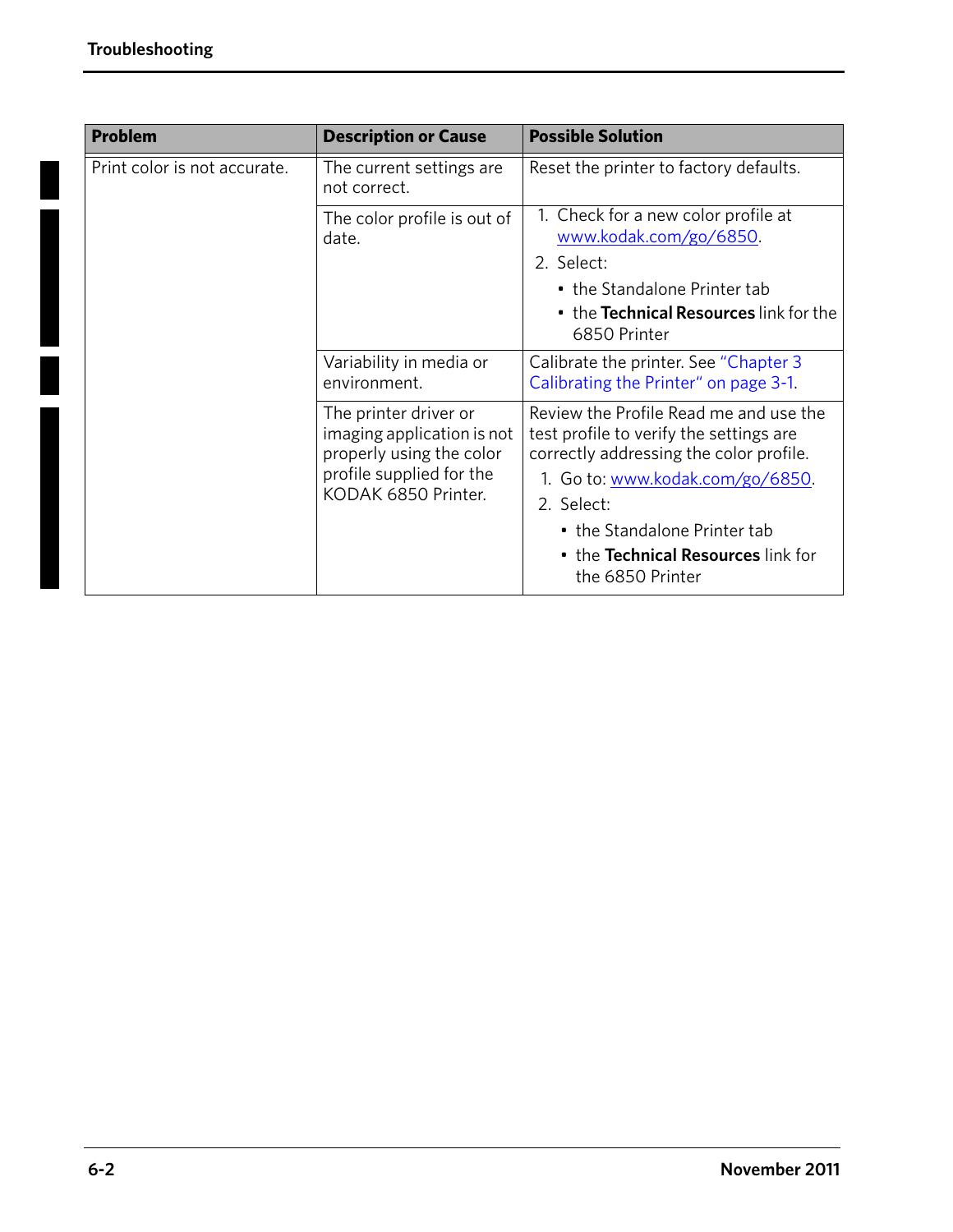# <span id="page-40-0"></span>**Resolving Operator Panel Error Messages**



Refer to the following table to resolve errors reported on the operator panel. If the problem persists, contact your KODAK Service Representative.

| <b>Error Message</b> | <b>Description or Cause</b>                                                   | <b>Possible Solution</b>                                                         |
|----------------------|-------------------------------------------------------------------------------|----------------------------------------------------------------------------------|
| Paper Empty          | The paper is empty or is not loaded.                                          | Load the paper. See "Loading the<br>Paper" on page 1-8.                          |
| Ribbon Empty         | The ribbon is empty or is not loaded.                                         | Load the ribbon. See "Loading the<br>Ribbon" on page 1-5.                        |
| Paper Jam XX         | The paper is stuck in the printer or<br>paper path.                           | See "Clearing a Paper Jam" on<br>page $6-4$ .                                    |
| Cover Open           | The upper cover is open or not<br>latched.                                    | Close the upper cover by pressing on<br>the center of the cover until it clicks. |
| Data Error           | There is a communication problem<br>between the printer and host<br>computer. | Check the host computer.                                                         |
| Mecha Error XX       | The printer has a mechanical<br>problem.                                      | Contact your KODAK Service<br>Representative. Have available:                    |
| Control Error XX     | The printer has a system control<br>problem.                                  | • the error code number (XX)<br>• the printer model number and                   |
| TempSensErr XX       | The printer has a problem with the<br>temperature sensor.                     | serial number (listed on the<br>printer data plate)                              |
| Sensor Error XX      | The printer has a sensor problem.                                             |                                                                                  |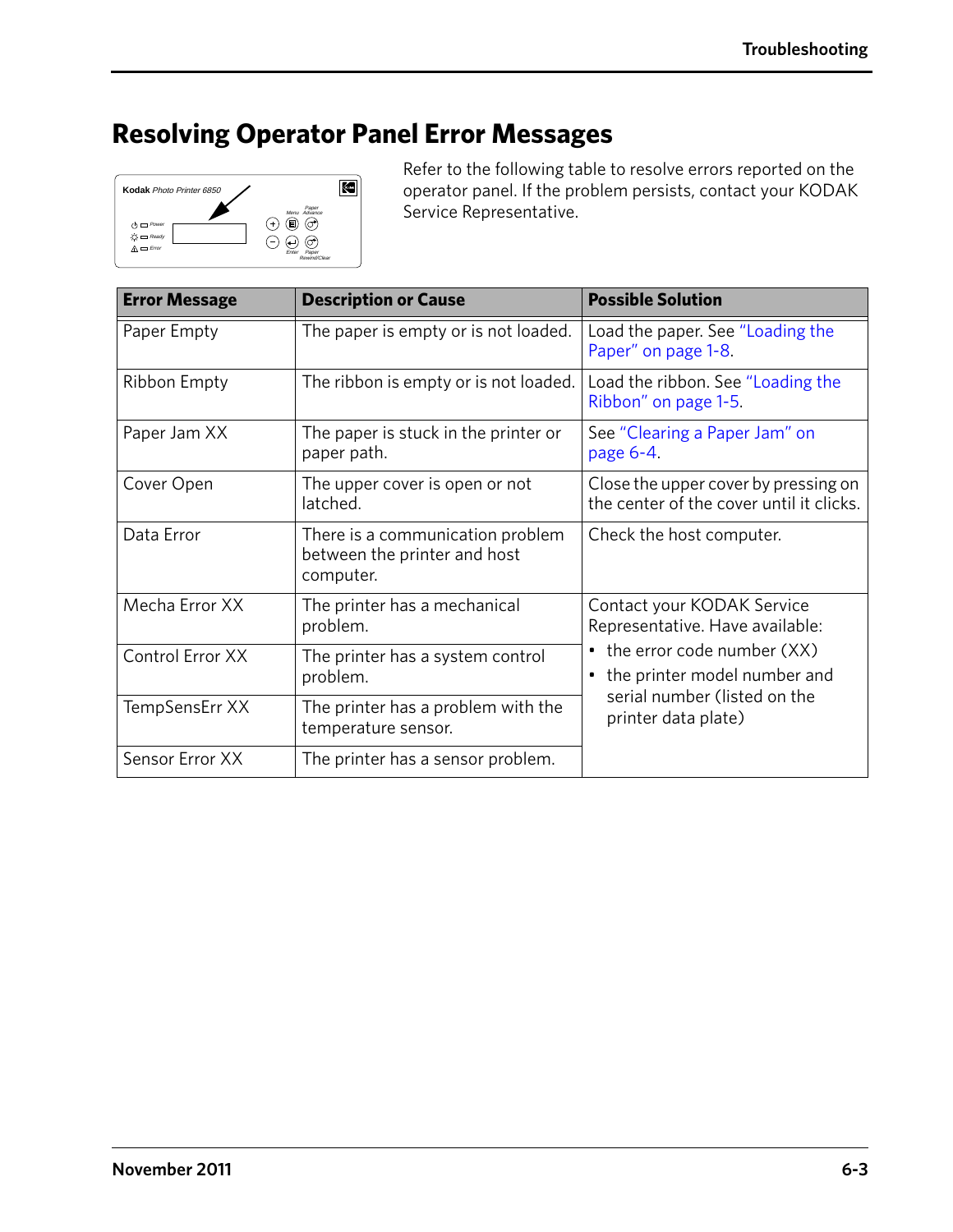## <span id="page-41-3"></span><span id="page-41-0"></span>**Clearing a Paper Jam**

### <span id="page-41-1"></span>**Method 1**



Rewind/Clear  $\Theta$ e

1. Press **Paper Rewind** until the Paper Empty message appears.

If the Paper Jam message is displayed on the operator panel, there are two methods that you can use to try to clear the paper jam.

2. Press **Paper Advance** to re-load the paper into the printer. *The printer advances the paper, then cuts and discharges about 24 in. (61 cm) of blank paper. This reduces the possibility of fingerprints or other damage to the prints (see [page A-2\)](#page-45-1). The operator panel displays the Ready message.*

#### <span id="page-41-2"></span>**Method 2**

 $\triangle \square$  Erro

If the Paper Jam message is still displayed on the operator panel:

- 1. Turn off the printer and open the upper cover.
- 2. Remove the ribbon from the printer.

### **A**CAUTION:

#### **Prevent damage to the printer. Do not pull abruptly on the paper.**

- 3. Slowly and carefully pull the jammed paper out of the printer.
- 4. Cut off any damaged or printed areas of the paper. NOTE: Do not damage or mark any of the rollers.

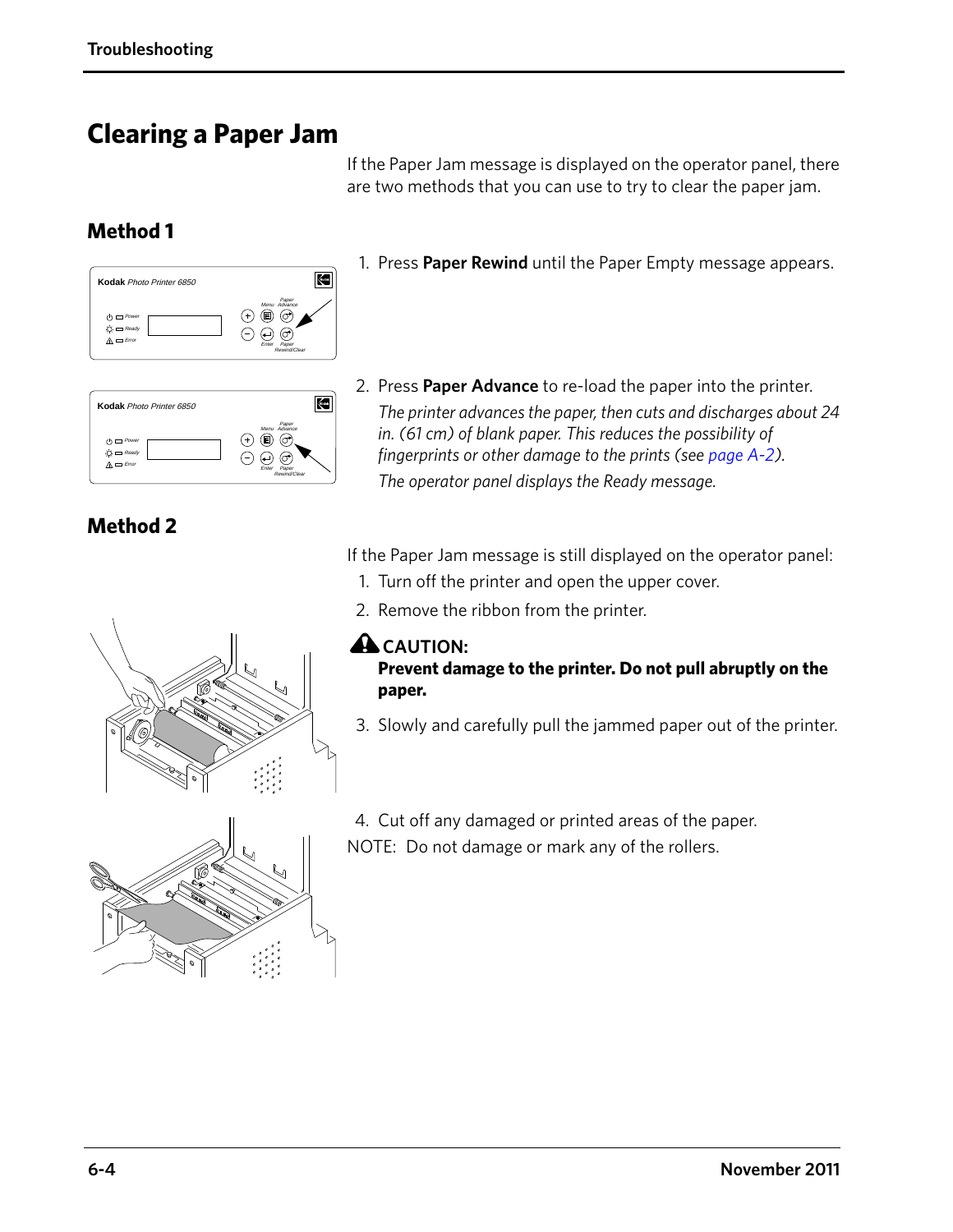| Kodak Photo Printer 6850                                        |                                                                                |
|-----------------------------------------------------------------|--------------------------------------------------------------------------------|
| $\equiv$ Power<br>ረካ ር<br>$\bullet$ $\bullet$ Ready<br>$F$ rror | Paper<br>Menu Advance<br>眉<br>$\overline{a}$<br>Enter<br>Paper<br>Rewind/Clear |

- 5. Close the upper cover and turn on the printer.
- 6. Press **Paper Rewind** to rewind the paper into the printer.

*If the Paper Jam message still appears on the operator panel, press Paper Rewind again.*

- 7. Open the upper cover and reload the ribbon. See ["Loading the](#page-16-0)  [Ribbon" on page 1-5](#page-16-0).
- 8. Close the cover.
- 9. Reload the paper. See ["Loading the Paper" on page 1-8.](#page-19-2)
- NOTE: If the Paper Jam message is still displayed on the operator panel, and you are at the end of a paper roll, it is possible that a segment of paper is too short to automatically exit the printer. Remove the front cleaning roller (see ["Cleaning the Cleaning Rollers" on page 5-3\)](#page-36-1) and remove the segment of paper.

### <span id="page-42-0"></span>**Recovering from a Power Interruption**

#### **A** CAUTION:

**If the printer loses power while printing, the printer stops with the thermal head positioned against the platen roller. The platen roller could be deformed and damaged if the thermal head is left in this position.** 

If a power outage occurs:

- 1. Open the upper cover immediately to release the pressure on the platen roller. Leave the cover open until power is restored.
- 2. When power is restored, restart the printer by following the procedure for ["Clearing a Paper Jam" on page 6-4.](#page-41-3)
- 3. Submit your print job again.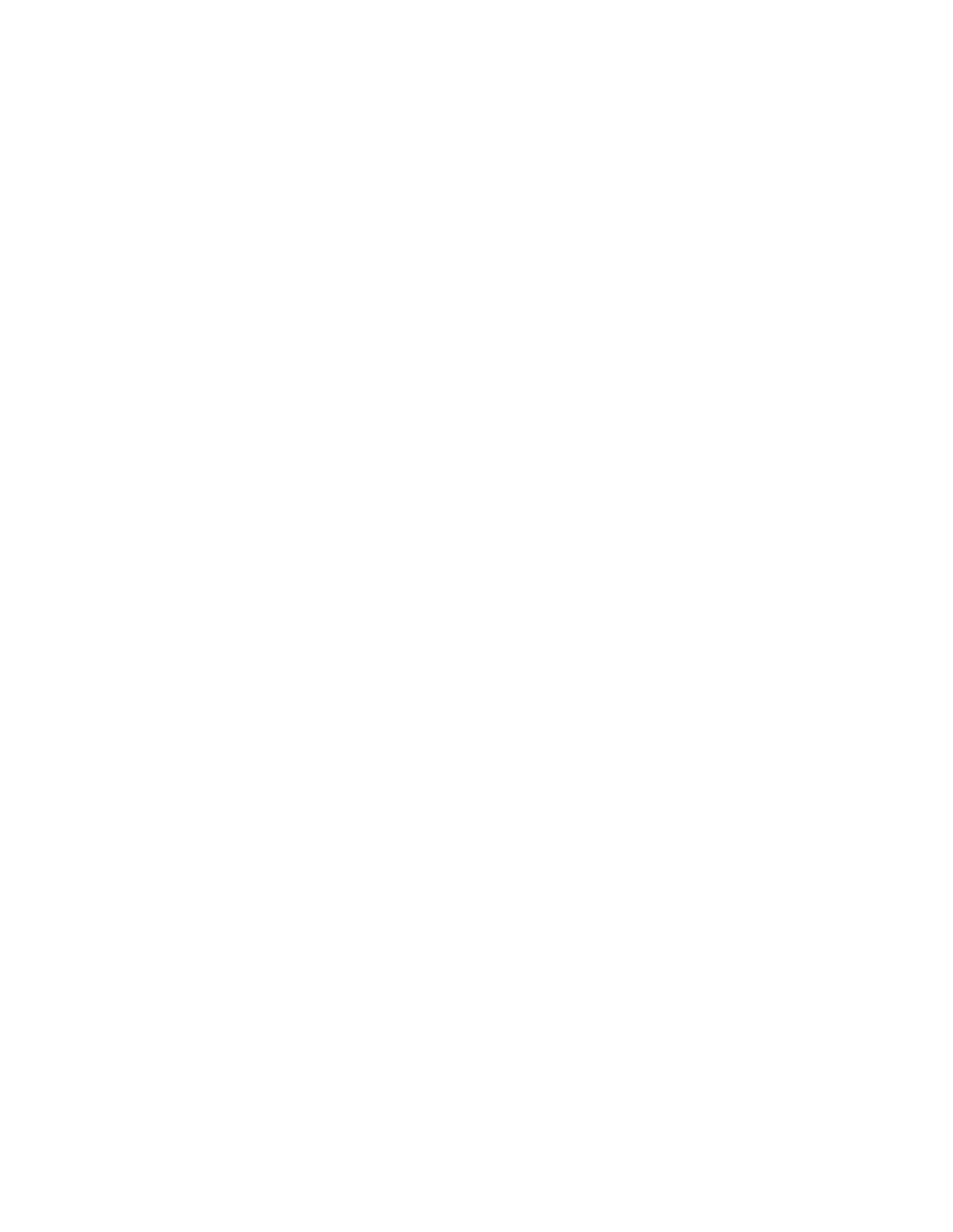# **Appendix A: Important Printer Information**

# <span id="page-44-1"></span>**Printer Specifications**

<span id="page-44-0"></span>

| <b>Dimensions</b>                                                      | Width                      | 11.4 in. (290 mm)                                 |
|------------------------------------------------------------------------|----------------------------|---------------------------------------------------|
|                                                                        | Depth                      | 19.6 in. (496 mm)                                 |
|                                                                        | Height                     | 13.6 in. (346 mm)                                 |
| Weight                                                                 | (without ribbon and paper) | 56 lbs (25 kg)                                    |
| Operating<br>environment                                               | Temperature                | 50 to 95° F (+10 to +35° C)                       |
|                                                                        | Relative<br>Humidity       | 20 to 80%                                         |
|                                                                        | Altitude                   | 8000ft (2440 m) maximum                           |
| Power Voltage/Frequency<br>(auto detection of the<br>following ranges) |                            | 90 V to 132 V / 48 Hz to 62 Hz                    |
|                                                                        |                            | 180 V to 264 V / 48 Hz to 62 Hz                   |
| Power consumption                                                      |                            | 320 watts maximum                                 |
| Print size                                                             |                            | KODAK Photo Printer 6850:                         |
|                                                                        |                            | $4 \times 6$ in. (10 $\times$ 15 cm)              |
|                                                                        |                            | $6 \times 8$ in. (15 $\times$ 20 cm) with border  |
|                                                                        |                            | $6 \times 8$ in. (15 $\times$ 20 cm) borderless   |
| Printing time<br>(after file download)                                 |                            | $4 \times 6$ in. (10 $\times$ 15 cm) - 8 seconds  |
|                                                                        |                            | $6 \times 8$ in. (15 $\times$ 20 cm) - 14 seconds |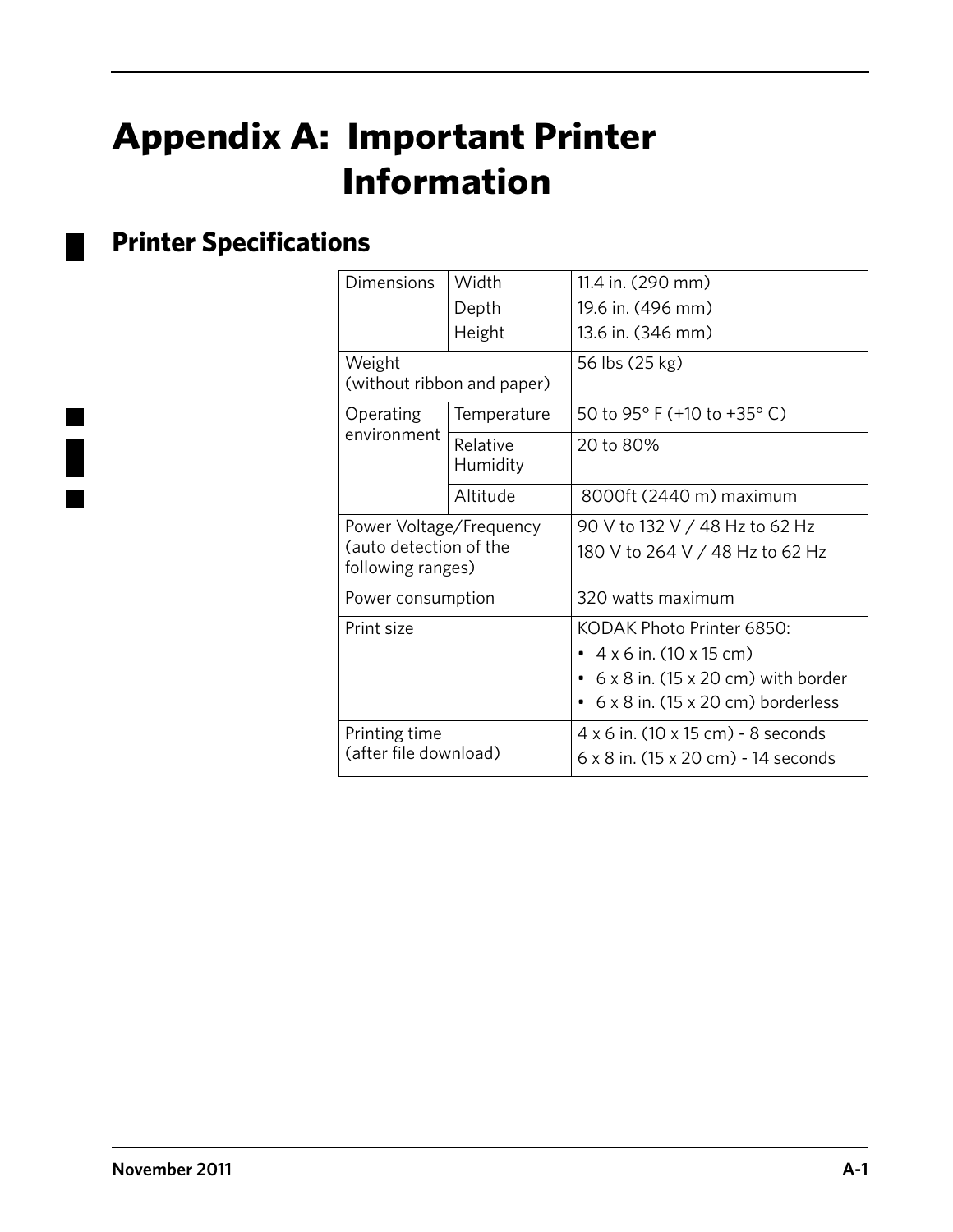## <span id="page-45-0"></span>**Printer Supplies**

#### <span id="page-45-1"></span>**Paper and Ribbon**

Each Photo Print Kit contains the correct media set (roll-feed paper and ribbon) for your printer model. Photo Print Kits are sold separately.

IMPORTANT: *For best results, replace both the paper and ribbon at the same time.*

| KODAK Photo Print Kit 6800 / 4R Specifications |                                                        |  |
|------------------------------------------------|--------------------------------------------------------|--|
| Storage<br>specifications                      | 86°F (30°C) or lower<br>60% relative humidity or lower |  |
| Capacity $*$                                   | 750 prints, paper and ribbon                           |  |
| Paper and ribbon<br>width                      | 6 in. (15 cm)                                          |  |
| Ribbon patch length $4$ in. (10 cm)            |                                                        |  |

| KODAK Photo Print Kit 6800 / 6R Specifications |                                                                                                                                 |
|------------------------------------------------|---------------------------------------------------------------------------------------------------------------------------------|
| Storage<br>specifications                      | 86° F (30° C) or lower<br>60% relative humidity or lower                                                                        |
| Capacity $*$                                   | 750 - 4 x 6 in. (10 x 15 cm) prints, paper,<br>and ribbon** or<br>375 - 6 x 8 in. (15 x 20.3 cm) prints, paper,<br>and ribbon** |
| Paper and ribbon<br>width                      | 6 in. (15 cm)                                                                                                                   |
| Ribbon patch length $ 8$ in. (20.3 cm)         |                                                                                                                                 |

\* The paper roll contains a small amount of additional paper to allow for the extra feed when loading the paper and to minimize end-of-roll impressions.

\*\* Paper and ribbon rolls contain material to make the stated print quantity. Actual number of prints will vary depending on mix of 6 x 8 and 4 x 6 prints produced.

#### <span id="page-45-2"></span>**Handling and Storing the Paper and Ribbon**

For the best quality prints, carefully handle and store your paper and ribbon:

- To avoid fingerprints, handle the ribbon by the spool ends; do not touch the ribbon material. Do not touch the glossy side of the paper.
- Store the paper and ribbon away from direct sunlight.